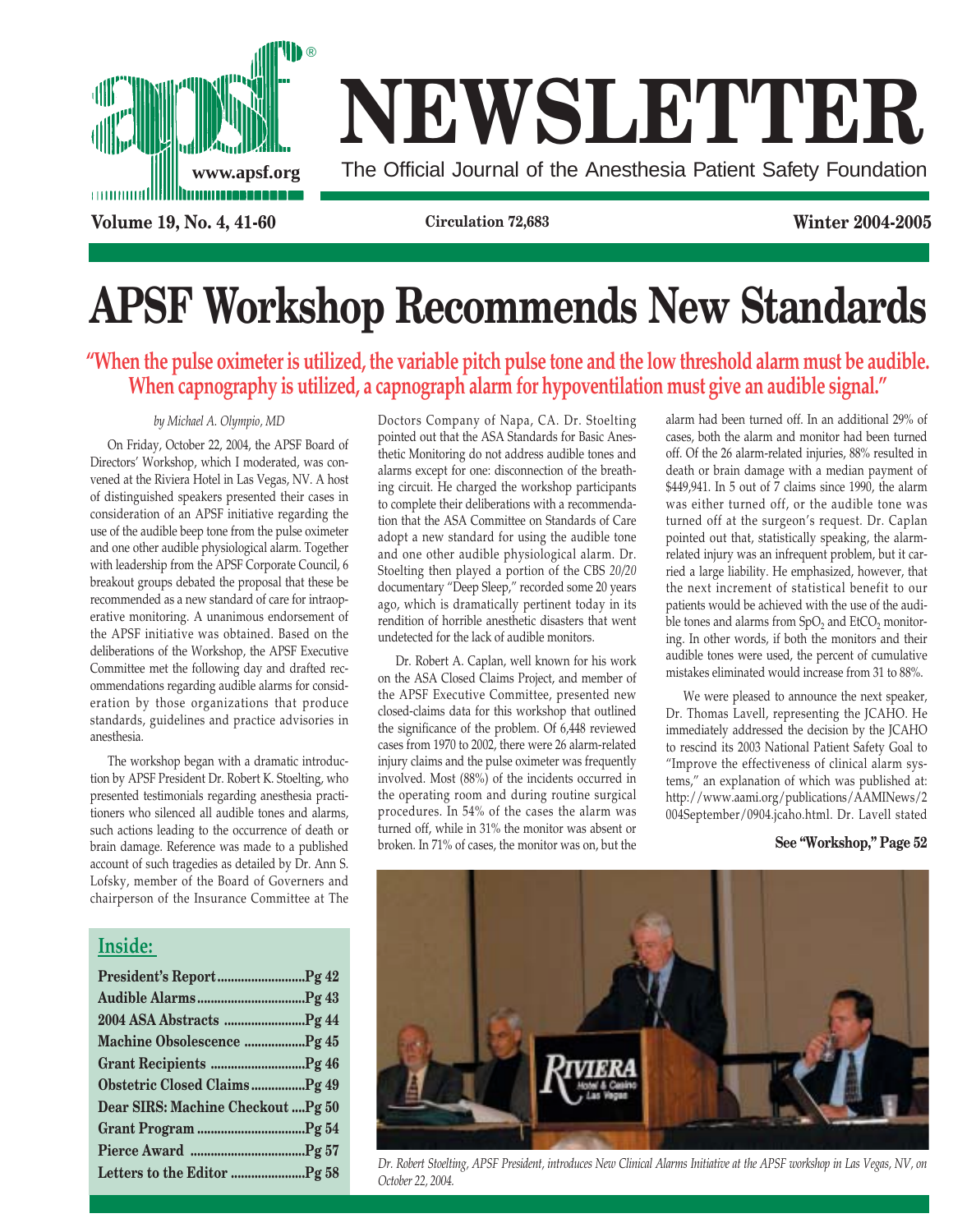# **President Reports on State of APSF**

#### *by Robert K. Stoelting, MD*

As President of the Anesthesia Patient Safety Foundation (APSF), it is my privilege to report annually on the activities of the foundation during the past calendar year. I am pleased to report that 2004 has been a year of successes and advancement of exciting safety initiatives as APSF strives to fulfill our mission that no patient shall be harmed by anesthesia.

Current patient safety initiatives include 1) audible information signals on physiologic monitors, 2) Long-term outcome following anesthesia and surgery, 3) High Reliability Organization Theory as applied to the perioperative period, and 4) automated information systems and a common terminology, which is being created by the Data Dictionary Task Force.

### **Audible Information Signals**

Monitoring the patient's physiologic function during anesthesia is intended to facilitate, but not replace, the vigilance of the anesthesia professional. In this regard, monitors may be viewed as adding an additional "safety net" to the constant vigilance during patient care. APSF believes that use of audible alarms on physiologic monitors should be incorporated into the monitoring standards of the American Society of Anesthesiologists and the American Association of Nurse Anesthetists. In October 2004, the APSF Board of Directors sponsored a workshop on the use of "Audible Tones and Alarms" during the perioperative period. Participants included clinicians and representatives of industry. Based on the discussions at this workshop, the APSF Executive Committee supports the use of the 1) audible variable pitch pulse tone from the pulse oximeter, 2) audible low threshold alarm from the pulse oximeter, and 3) when capnography is utilized, a capnograph alarm for hypoventilation that gives an audible signal.

### **Long-Term Outcome**

The APSF sponsored an Expert Panel conference in September 2004, in Boston, MA, to discuss factors during anesthesia and surgery that might influence outcome months later. Thirty experts representing anesthesiology, surgery, cardiology, immunology, epidemiology, government, and accreditation agencies participated in the 2 days of discussions. David M. Gaba, MD, APSF secretary, served as principal investigator for the Expert Panel. The group arrived at areas of agreement that will serve as the basis for future analysis and action. These include 1) the need to reconsider the notion that the impact of anesthesia ends with the discharge from the Postanesthesia Care Unit, 2) the need for studies of large numbers of patients to better identify risk factors for adverse long-term as well as short-term outcomes, and 3) the need to better understand the role

of inflammation, genetic profile of individual patients, impact of certain drugs on immune function, and anesthetic management on postoperative outcome. The APSF views the convergence of so many specialties focusing intensely on critical questions surrounding anesthesia and surgery as an important first step in better understanding patient safety factors that may ultimately influence longterm postoperative outcome.

### **High Reliability Organization Theory**

The APSF introduced this initiative with a special issue of the *APSF Newsletter* and a Board of Directors Workshop in October 2003. A High Reliability Organization (HRO) accomplishes its mission while avoiding catastrophic events, despite significant hazards, dynamic tasks, times constraints, and complex technologies. Many of the features that characterize an HRO are applicable to the operating room environment and perioperative care. The APSF believes that anesthesia patient safety may be improved by applying HRO concepts and strategies to the practice of anesthesiology.

### **Automated Information Systems and Data Dictionary Task Force**

The goal of the Data Dictionary Task Force (DDTF) (Terri G. Monk, MD, chair), has evolved from the task of creating a standardized terminology for use in automated information systems in the United States to one of creating a standardized terminology for anesthesia in the English-speaking world. The APSF and the Systematized Nomenclature of Medicine (SNOMED) have announced a collaboration agreement to utilize the DDTF to enhance the anesthesia content currently available in SNOMED Clinical Terms. The terms will be integrated into SNOMED's core content and will be available through the National Library of Medicine. The APSF is committed to encouraging the adoption of automated information systems as a key to providing better anesthesia care and collection of data that will contribute to best anesthesia practices and improved patient safety. The APSF believes that development of standardized clinical terminology will support documentation in the operating room, and thus improve real-time data collection and analysis to reduce anesthetic errors.

### *APSF Newsletter*

During the past year, the *APSF Newsletter* with Robert C. Morell, MD, as editor, has undergone a number of innovations including conversion to a four-color format. A "Safety Information Response System" column known as *Dear SIRS* has been enthusiastically received by both clinicians and industry. New members of the editorial board include Rodney Lester, CRNA, PhD; Lori Lee, MD;

and Glenn Murphy, MD. During the past year special articles in the *Newsletter* included a 2-part series on "Long-Term Outcome following Anesthesia and Surgery" and discussions of postoperative visual loss. In a future issue, the *Newsletter* will feature a discussion of fatigue and distractions in the operating room.

### **American Association of Nurse Anesthetists**

As President of APSF, it has been my goal that all anesthesia professionals have access to the patient safety information contained in the quarterly publications of the *APSF Newsletter*. Beginning with this issue, the *APSF Newsletter* is being made available to all members of the AANA. I personally wish to acknowledge the efforts of AANA leadership, including Immediate Past President Tom

#### **See "President," Next Page**

**The Anesthesia Patient Safety Foundation Newsletter** is the official publication of the nonprofit Anesthesia Patient Safety Foundation and is published quarterly at Wilmington, Delaware. Annual membership: Individual - \$100.00, Corporate - \$500.00. This and any additional contributions to the Foundation are tax deductible. © Copyright, Anesthesia Patient Safety Foundation, 2005.

The opinions expressed in this *Newsletter* are not necessarily those of the Anesthesia Patient Safety Foundation or its members or board of directors. Validity of opinions presented, drug dosages, accuracy, and completeness of content are not guaranteed by the APSF. **APSF Executive Committee:**

Robert K. Stoelting, MD, President; Jeffrey B. Cooper, PhD, Executive Vice President; George A. Schapiro, Executive Vice President; David M. Gaba, MD, Secretary; Casey D. Blitt, MD, Treasurer; Robert A. Caplan, MD, and Nassib G. Chamoun.

#### **Newsletter Editorial Board:**

Robert C. Morell, MD, Editor; Sorin J. Brull, MD; Joan Christie, MD; Jan Ehrenwerth, MD; John H. Eichhorn, MD; Regina King; Lorri A. Lee, MD ; Rodney C. Lester, PhD, CRNA; Glenn S. Murphy, MD; Denise O'Brien, BSN, RN; Karen Posner, PhD; Keith Ruskin, MD; Wilson Somerville, PhD; Jeffery Vender, MD.

Address all *general, membership, and subscription* correspondence to:

#### **Administrator**

**Anesthesia Patient Safety Foundation Building One, Suite Two 8007 South Meridian Street Indianapolis, IN 46217-2922 e-mail address: apsfoffice@aol.com**

Address *Newsletter* editorial comments, questions, letters, and suggestions to: **Robert C. Morell, MD Editor,** *APSF Newsletter c/o Addie Larimore, Editorial Assistant* **Department of Anesthesiology Wake Forest University School of Medicine 9th Floor CSB Medical Center Boulevard Winston-Salem, NC 27157-1009 e-mail: apsfeditor@yahoo.com**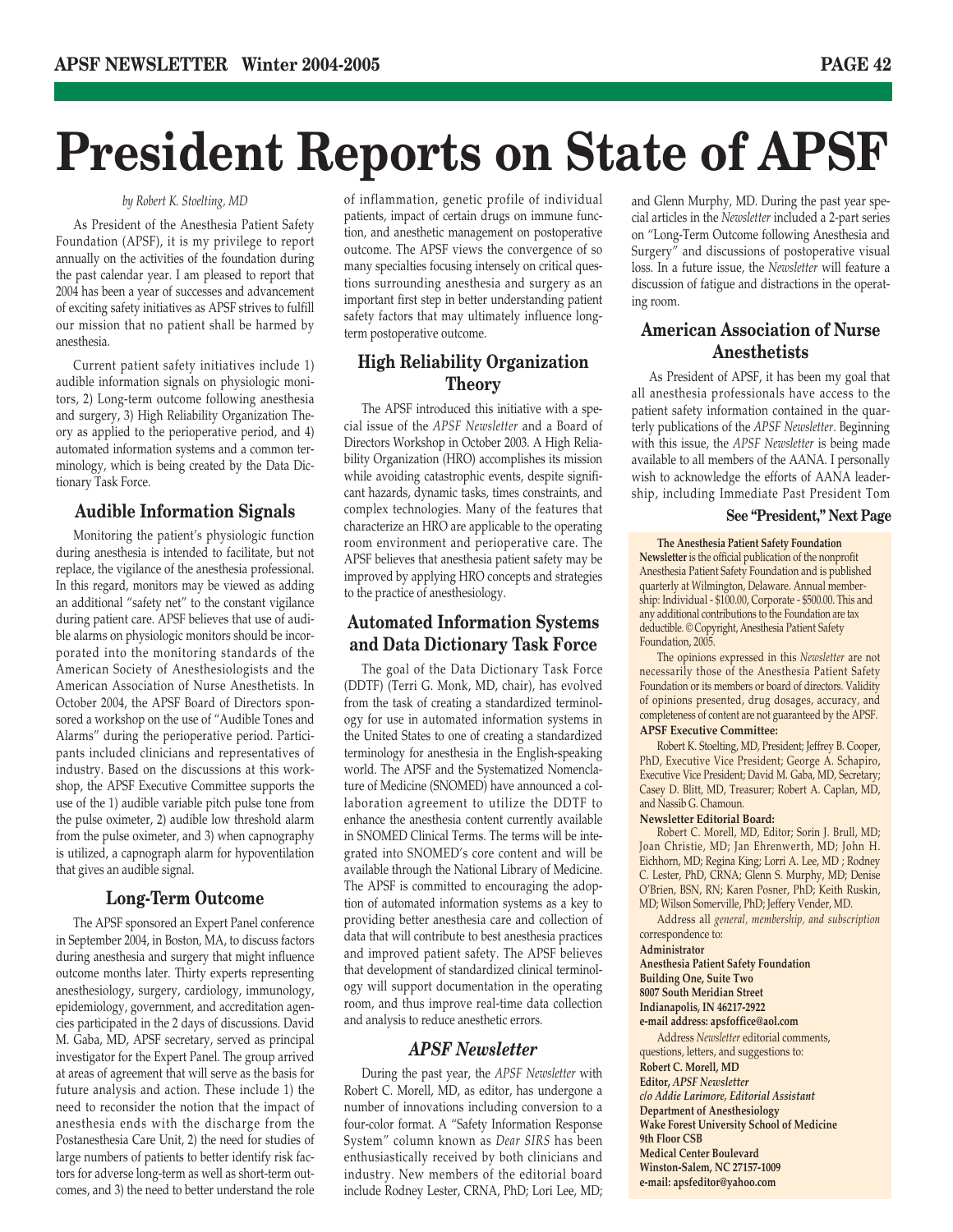### **APSF Appreciates Continued Support**

### **"President," From Preceding Page**

McKibban, CRNA; President Frank T. Maziarski, CRNA; and Executive Director Jeffery M. Beutler, CRNA, in making it possible for this to occur.

### **Continued Research Support**

Sponsorship of anesthesia patient safety-related research continues to be a high priority for the APSF. In 2004, the APSF Committee on Scientific Evaluation, Sorin J. Brull, MD, chair, reviewed a total of 31 grant applications, and 4 grants were funded for up to \$65,000 each. The APSF has decided to increase the maximum grant award to \$75,000 beginning in 2005. As in the past, one of the grants received an additional \$5,000 as the Ellison C. Pierce, Jr., MD, Research Award recipient.

### **Support of Future Initiatives**

Financial support of the APSF is key to continued successes in pursuing patient safety initiatives. Contributions from individuals, corporations, anesthesia groups, national, and state societies are critically important. The generous financial support from our founding sponsor, the American Society of Anesthesiologists, is vital for the continued ability of APSF to provide education, support research, and distribute information related to anesthesia. All donors and their level of support are recognized in the *APSF Newsletter*. I believe that all can be proud of the results of their continued support of APSF.

As in the previous annual report, I wish to again reiterate the desire of the APSF Executive Committee to provide a broad-based consensus on anesthesia patient safety issues. We welcome comments and suggestions from all those who participate in the common goal of making anesthesia a safe experiences. There is still much to accomplish and everyone's participation is important and valued.

Best wishes for a prosperous and rewarding year 2005.

*Robert K. Stoelting, MD President, Anesthesia Patient Safety Foundation*

The AP**S**t wishes all a Happy Holiday Season and a Healthy New Year

## **TURN YOUR ALARMS ON!**

*Reprinted with permission from The Doctors Company. by Ann S. Lofsky, MD*

**With the advent of sophisticated anesthesia machines incorporating comprehensive monitoring, it is easy to forget that serious anesthesia mishaps still can and do occur.**

When patients sustain brain damage or die because of a major error by an anesthesiologist, these cases may properly be termed anesthetic "disasters." Reviews of recent disastrous cases have revealed many similarities. One striking finding is that most of these cases would probably never have occurred had the anesthesiologist activated and responded to the standard alarms on the pulse oximeter and end-tidal carbon dioxide monitors.

*A 23-year-old healthy male presented for a laparoscopic bilateral inguinal hernia repair. It was the first such procedure this hospital had performed, so they decided to film it. It was an uneventful general anesthesia induction, and the patient was paralyzed with atracurium and maintained with isoflurane gas. At some point the anesthesiologist left the head of the bed so that he could watch the procedure on the video monitors and chat with the film crew. When the surgeon paused momentarily to switch sides, the anesthesiologist returned to the head of the bed and announced to everyone that the patient was in cardiopulmonary arrest. Unnoticed, the breathing circuit had become disconnected at the Y-connector under the drapes. All the alarms were flashing on the anesthesia machine, but they had apparently been silenced. This patient sustained severe permanent brain damage.*

Many anesthesiologists today do not routinely use esophageal or precordial stethoscopes. If you are not looking directly at the monitors and their alarms have been silenced, you are essentially performing without a net. Frequently, alarms are intentionally silenced at the end of cases to prevent them from false-alarming when patients are disconnected for transport to recovery. Many monitors have alarms that must be manually reactivated at the beginning of a new anesthetic or else they will remain in the silent mode. Failure to perform this step can apparently be a fatal mistake.

*A 32-year-old woman had a laparoscopic cholecystectomy performed under general anesthesia. At the surgeon's request, a plane film x-ray was shot during a cholangiogram. The anesthesiologist stopped the ventilator for the film. The x-ray technician was unable to remove the film because of its position beneath the table. The anesthesiologist attempted to help her, but found it difficult because the gears on the table had jammed. Finally, the x-ray was removed, and the surgical procedure recommenced. At some point, the anesthesiologist* *glanced at the EKG and noticed severe bradycardia. He realized he had never restarted the ventilator. This patient ultimately expired.*

Today's operating rooms are routinely noisy, activity-filled spaces with plenty of distractions. It is common for people and equipment to move in and out of the OR while music plays and phone calls are answered. Despite our best attempts, no one can expect to remain 100 percent vigilant at all times. Your pulse oximeter and  $CO<sub>2</sub>$  alarms are your best defenses. Do not neglect them.

*A 54-year-old man underwent an open reduction of an ankle fracture under spinal. The patient was spontaneously breathing, but snoring loudly. Toward the end of the case, the spinal appeared to be wearing off, and the patient was quite agitated. The anesthesiologist gave additional fentanyl and midazolam and silenced the pulse oximeter alarm because the patient kept knocking it off and it was alarming. He then went to the foot of the bed to see how much longer the case would be. He became engaged in a discussion with the surgeon while watching him close the incision. When the drapes were removed at the end of the case, the patient was noted to be profoundly cyanotic. There was an agonal rhythm on the EKG. This patient was resuscitated, but he sustained profound brain damage.*

Leaving the head of the bed and turning off the pulse oximeter alarm appear to be a particularly dangerous combination. After reviewing cases like these over and over, I personally turn my pulse oximeter alarm on the instant a patient comes into the operating room, and I refuse to turn it off for anything. If it false-alarms because of Bovie or electrical interference, I stand with my finger on the alarm until the interference stops. If you think cases like these could never happen to you, think again. The anesthesiologists involved in the cases above all had good reputations within their hospitals and had never before been sued. Many anesthesiologists are understandably devastated after cases like these, and when interviewed make statements such as: "I just got distracted. It seemed like such a short time<sup>'</sup>

For the sake of your patients, your own peace of mind, and your careers—

### TURN YOUR ALARMS ON!

### *© 2002 by The Doctors Company*

*Dr. Lofsky is a member of the Board of Governors and chairperson of the Insurance Committee of The Doctors Company of Napa, CA.*

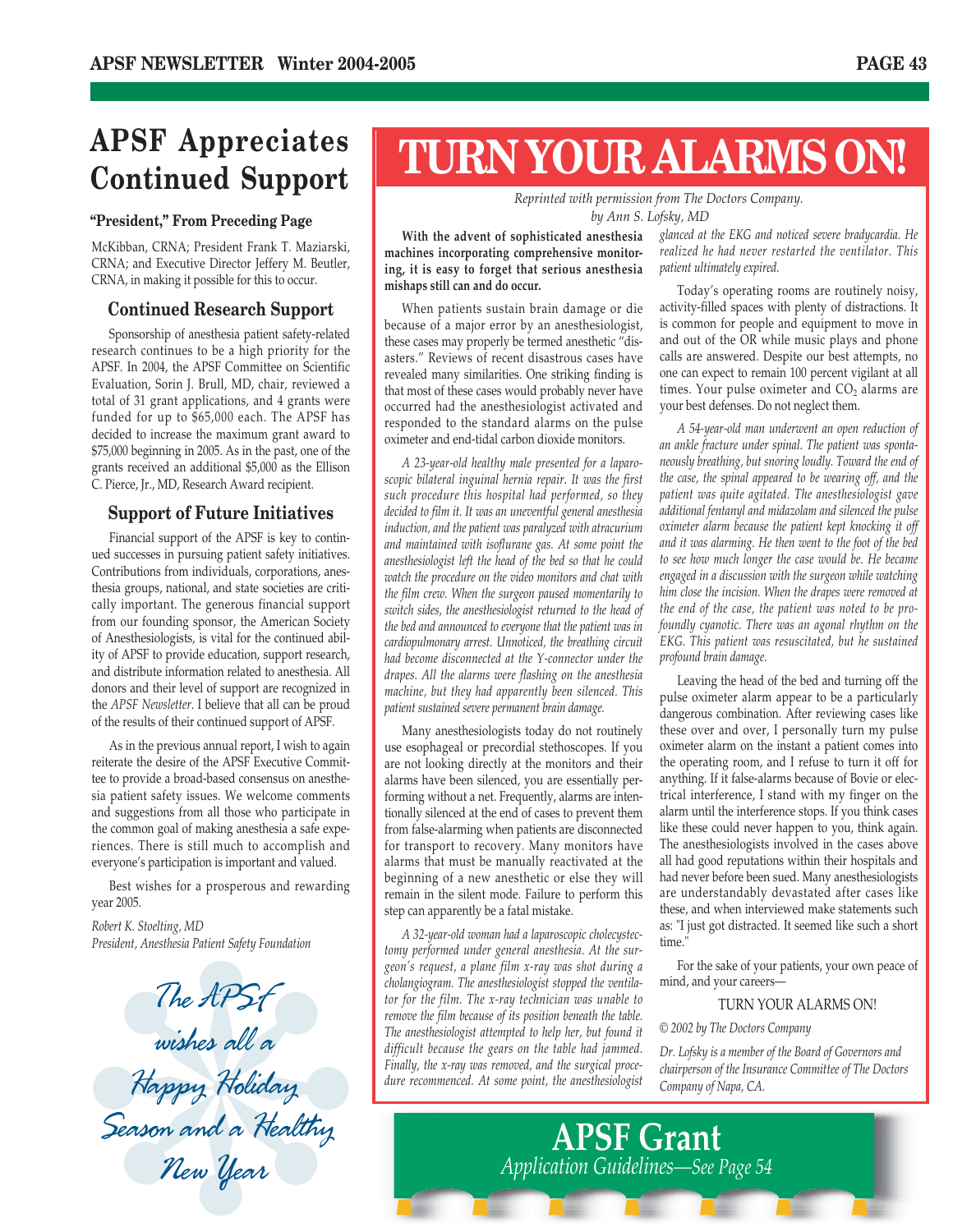### **Abstracts on Patient Safety Presented at the 2004 American Society of Anesthesiologists Annual Meeting**

*by Glenn S. Murphy, MD, and Jeffery S. Vender, MD*

Over 1,600 abstracts were presented at the 2004 American Society of Anesthesiologist Annual Meeting in Las Vegas, NV. As in previous years, a number of these abstracts examined issues directly related to patient safety. This brief review will highlight some of the important abstracts discussed at the meeting.

### **Postoperative Neurocognitive Dysfunction**

Several investigators examined the incidence and causes of postoperative neurocognitive decline in elderly patients undergoing anesthesia and surgery. In an ongoing prospective study in 130 orthopedic patients older than 65 years of age, Jankowski et al. (A-40) examined the predictors and consequences of postoperative delirium. Neuropsychological and functional testing were performed preoperatively and 3 months postoperatively, and patients were examined daily throughout the hospital stay for the presence of postoperative delirium. Patients who developed postoperative delirium tended to be older and had fewer years of formal education. In addition, an association between postoperative delirium and other major complications (myocardial infarction, dysrhythmias) was observed. An investigation from the University of California (San Francisco) examined the influence of pain medications on postoperative delirium in patients ≥65 years of age scheduled for major noncardiac surgery (A-39). A structured interview was conducted preoperatively and for the first 2 days following surgery to detect the presence of delirium. Multivariate logistic regression analysis revealed age >80 and lower education level were independently associated with increased delirium risk. The use of oral narcotics was associated with a decreased risk of delirium (OR 0.44, CI 0.23-0.85); narcotics administered by other routes did not affect delirium risk. These findings suggest that the method of postoperative pain relief may influence the occurrence of delirium.

Monk and colleagues conducted a prospective, longitudinal study to evaluate the long-term effects of postoperative neurocognitive dysfunction in elderly patients (A-62). Using a battery of tests, the investigators examined 354 patients undergoing major noncardiac surgery preoperatively, at hospital discharge, 3 months, and 2 years after surgery. The cognitive deficit rate was 59% at hospital discharge, 34% at 3 months following surgery, and 42% at the 2-year measurement period. Analysis of the data revealed that cognitive decline at discharge was a significant predictor of long-term cognitive impairment. This well-designed study reveals that many elderly patients are discharged from the hospital with neurocognitive dysfunction, and that this dysfunction may persist for up to 2 years.

Investigators from Parma, Italy, conducted a prospective, randomized trial to evaluate the impact of interventions to improve regional cerebral oxygen saturation ( $rSO<sub>2</sub>$ ) on cognitive dysfunction in elderly patients presenting for abdominal surgery (A-61). In the intervention group,  $rSO<sub>2</sub>$  was maintained above 75% of preinduction values by increasing blood pressure,  $\text{PaCO}_2$ , and FiO<sub>2</sub>, and by decreasing brain oxygen consumption with a bolus of propofol. In the control group, clinicians were blinded to  $rSO<sub>2</sub>$  data. In the intervention group, the incidence of postoperative cognitive decline was reduced (35%) and length of stay shortened (9 days), compared to the control group (54% and 13 days, respectively). The authors conclude that techniques to increase  $rSO<sub>2</sub>$  can potentially improve outcomes in elderly patients.

### **Use of Perioperative Beta-Blockers**

The use of beta-blockers in the perioperative setting has been shown to reduce cardiac morbidity and mortality. Despite clear scientific evidence of the benefit of beta-blockers in appropriate patient populations, few hospitals have protocols for administration of beta-blockers, and many patients at risk for cardiac events do not receive these agents. Two studies from Yale University School of Medicine examined whether the publication of guidelines promoting the use of perioperative betablockade increased the use of the drugs at the institution. In the first investigation, data were collected on a cohort of patients (n=230) scheduled for intermediate-to high-risk noncardiac surgery prior to the publication of ACC/AHA guidelines (A-1302). These patients were compared to a similar cohort of subjects operated on following the publication of the guidelines. Nearly half of the patients in each group who were eligible to receive perioperative beta-blockers did not receive them. Approximately three-quarters of each cohort was evaluated by a medical service prior to surgery, yet beta-blocker therapy was recommended by only 51% of consultants. In a similar investigation, the medical records of patients undergoing major vascular surgery were reviewed prior to (n=172) and after (n=197) the publication of the ACC/AHA guidelines (A-204). As demonstrated in the previous investigation, only about one-half of eligible patients received betablockers perioperatively in each cohort. In addition, only a small percentage of patients in each group achieved target heart rates ≤60 bpm (22-29%) as recommended by the ACC/AHA. Vigoda et al. examined the resting heart rate of high-risk patients receiving beta-blockers in a preoperative clinic, and compared this to their average heart rate in the operating room (A-1381). Only 27% of patients on chronic beta-blocker therapy had resting heart rates ≤60 bpm in the preoperative clinic, and only 19%

had a resting heart rate ≤60 and average intraoperative heart rate <66 bpm. These studies demonstrate that there has been little improvement in the use of beta-blockers in patients at risk for adverse cardiovascular events, and that only a minority of patients receiving this therapy are adequately beta-blocked.

### **Trace Anesthetic Gases**

Current recommendations from OSHA and the ASA state that trace anesthetic gases should be monitored at all anesthetizing locations. Ohmura and colleagues measured trace gases in the patient wards of a cancer institute, a large general hospital, and a small community hospital (A-1329). Measurements were obtained in the morning and afternoon of 3 consecutive days in the operating rooms and in patient wards above and below the ORs. The highest levels of sevoflurane detected in the OR areas were 1.1-1.3 ppm, and in the patient wards, 1.2-1.6 ppm. Trace gases were consistently detected in the wards, even on floors several levels above and below the ORs. The results suggest that other areas of the hospital should be monitored for trace anesthetic gases.

### **Sleep Apnea**

Patients with sleep apnea are at risk for adverse cardiovascular and respiratory events in the perioperative period. Previous studies suggest that a large percentage of patients with sleep apnea remain undiagnosed. In a study from Ontario, Canada, the authors examined the prevalence of sleep apnea in patients presenting for elective surgical procedures (A-13). The Berlin questionnaire was used in patients at a preoperative assessment clinic. This 9-item questionnaire has a high sensitivity and specificity for identifying patients at high-risk for sleep apnea in the primary care setting. The Berlin questionnaire identified 23.9% of all patients at the preoperative clinic as being high-risk for sleep apnea. It also identified all patients in whom a previous diagnosis of sleep apnea had been made. The authors conclude that approximately one-quarter of surgical patients are at high-risk for sleep apnea, and that the Berlin questionnaire can be used to identify those at risk.

### **Central Line Infection**

Berenholtz et al. conducted a prospective cohort study in an intensive care unit setting to determine whether the introduction of a multifaceted systems intervention would reduce the incidence of catheter-related blood stream infections (A-3). All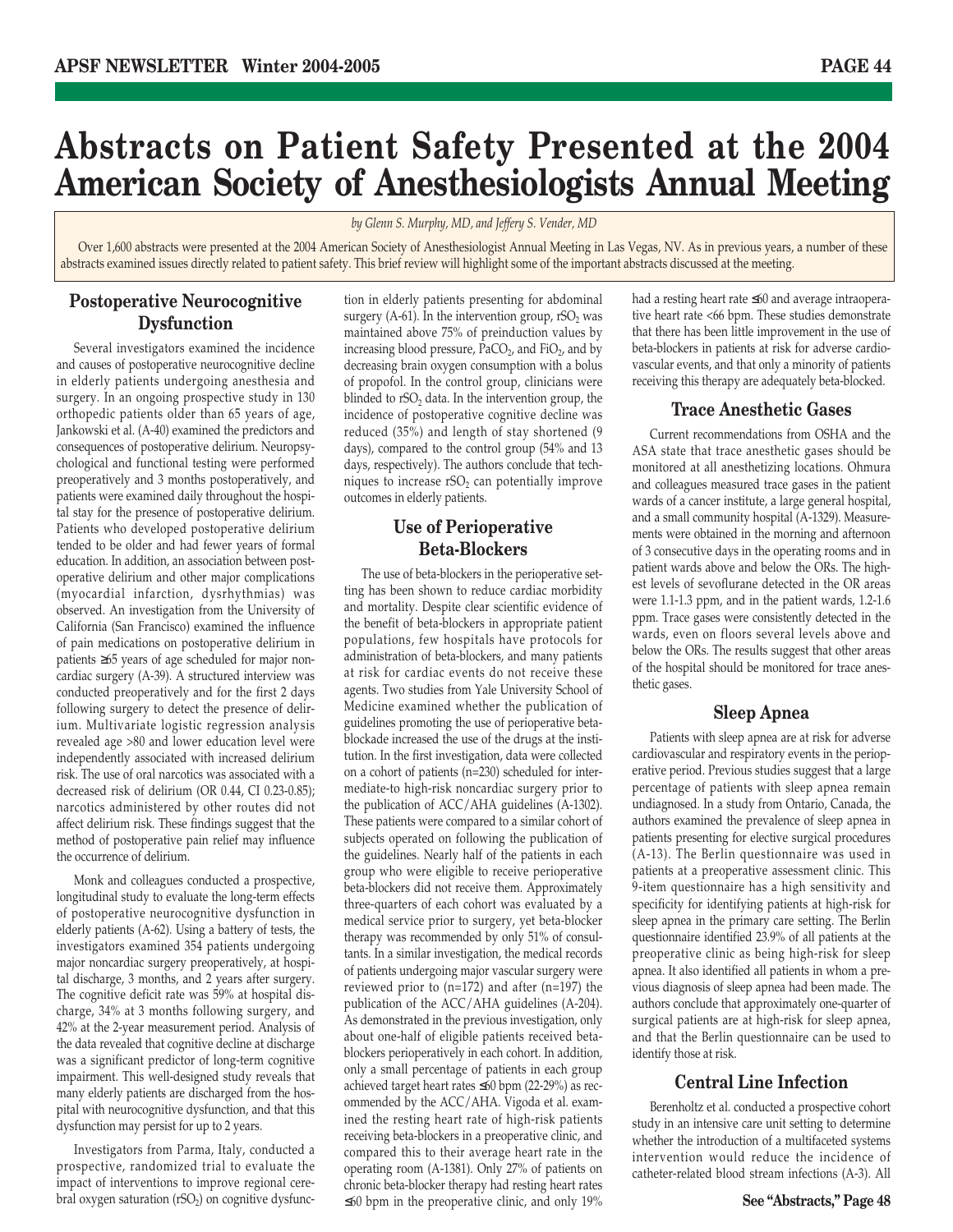# **Guidelines Published for Determining Anesthesia Machine Obsolescence**

### *by Jerry A. Dorsch, MD*

*(Reprinted with permission from the American Society of Anesthesiologists, Inc.* ASA Newsletter*, September 2004, Volume 68, issue 9.)*

The Committee on Equipment and Facilities has developed guidelines for determining if an anesthesia machine is obsolete and therefore not be used.

The following is an abbreviated version of the guidelines. The complete text is available on the ASA Web site at: www.ASAhq.org/publicationsAndServices/machineobsolescense.pdf. Please share these guidelines with your colleagues and government and credentialing organizations, especially those that regulate office surgery.

### **Guidelines for Determining Anesthesia Machine Obsolescence**

The following guidelines have been developed to assist anesthesia providers and other health care personnel, administrators and regulatory bodies in determining when an anesthesia machine is obsolete. Anesthesia equipment can become obsolete if essential components wear out and cannot be replaced. Equipment also may become obsolete as a result of changes in medical practices, changes in the training and experience of anesthesia providers and/or development of new safety features.

An anesthesia machine should not be considered obsolete solely because it has reached an arbitrary age. Furthermore a machine should not be expected to meet all of the performance and safety requirements specified in United States or international equipment standards published after the machine was manufactured. It is the responsibility of the anesthesia provider to determine if a machine's failure to meet newer standards represents a sufficient threat to patient safety to render the machine obsolete.

The **ASA Standards for Basic Anesthetic Monitoring** (www.ASAhq.org/publicationsAndServices/standards/02.pdf#2) apply to all anesthesia care. The equipment necessary to accomplish this monitoring may be integral to the anesthesia machine or separate from it. The criteria for defining obsolescence that are described in this document relate only to the gas and vapor delivery portion of the machine. Integral monitors (e.g., electrocardiograph, oxygen monitor, blood pressure monitor, pulse oximeter, carbon dioxide monitor) should be considered separately and are not addressed in these guidelines.

These guidelines apply only to existing machines and are not intended to unduly restrict the design of machines in the future. It is recognized that future machines may incorporate different safety mechanisms than those in use today to accomplish the same goals.

The guidelines are divided into absolute and relative criteria. Only the absolute criteria are presented here. If any of these criteria are present, the machine is by definition obsolete. The relative criteria are related to practice conditions. These relative criteria and the rationale for all the criteria can be found on the ASA Web site links mentioned above. These criteria should be shared with all component societies and other groups interested in anesthesia machine safety.

### **Absolute Criteria**

An anesthesia machine shall be considered to be obsolete if any of the following criteria apply:

#### **I. Lack of essential safety features**

- A. Minimum oxygen ratio device  $(O_2/N_2O)$ proportioning system) on a machine that can deliver nitrous oxide;
- B. Oxygen failure safety ("fail-safe") device;
- C. Oxygen supply pressure failure alarm;
- D. Vaporizer interlock device;

*Note:* This does not apply to an anesthesia machine that allows only one vaporizer to be mounted at a time.

*Note:* It may be possible to add a vaporizer interlock device to a machine.

- E. Pin Index Safety System;
- F. Noninterchangeable, gas-specific (e.g., Diameter Index Safety System [DISS]) connectors on the gas pipeline inlets.

#### **II. Presence of Unacceptable Features**

- A. Measured flow (flowmeter-controlled) vaporizers (e.g., Copper Kettle, Verni-trol);
- B. More than one flow control knob for a single gas delivered to the common gas outlet of the machine;

*Note:* This does not include the flow control knob for an auxiliary oxygen flowmeter.

C. Vaporizer with rotary concentration dial such that the anesthetic vapor concentration increases when the dial is turned clockwise;

*Note:* It may be possible to replace an unacceptable vaporizer without replacing the entire machine.

D. Connection(s) in scavenging system of the same (i.e., 15-mm or 22-mm) diameter as a breathing system connection.

*Note:* It may be possible to replace an unacceptable scavenging connection without replacing the entire machine.

#### **III. Adequate Maintenance No Longer Possible**

The manufacturer or certified service personnel will not or cannot service the machine with acceptable replacement parts so that it performs within the tolerances to which it was originally designed.

*Note:* Although a manufacturer may declare that its own subsidiaries will no longer service, support or certify a particular machine, the essential core components of the machine may still be serviceable.

*Note:* Obtaining acceptable replacement parts can be a problem. In some cases, it may be possible to obtain the parts from the party who supplied them to the machine manufacturer. Alternatively such parts may be obtained from machines that have already been taken out of service.

*Note:* When a manufacturer declares that it will no longer provide support for a machine, responsibility is typically transferred to the user (health care facility) and/or the third party who services the machine.

When it has been determined that a machine is obsolete, it should not be placed somewhere in the facility where it might be used clinically (for example, as an oxygen delivery device). A machine that has been determined to be obsolete should either be destroyed or donated to a worthy party (e.g., zoo, laboratory or developing country). If the latter course is followed, it would be prudent to obtain legal advice about potential liability relating to the donation. Also it is prudent to ensure that the recipient possesses the infrastructure (e.g., electrical power, medical gases), access to drugs and supplies (e.g., volatile anesthetics, circuits, replacement parts), technical expertise and training to safely use the machine.

*Jerry A. Dorsch, MD, is Associate Professor Emeritus at the Mayo Clinic in Jacksonville, FL.*

> Check out **APSF Grant**  Guidelines Page 54 and on the page 5.<br> **www.apst www.apsf.org**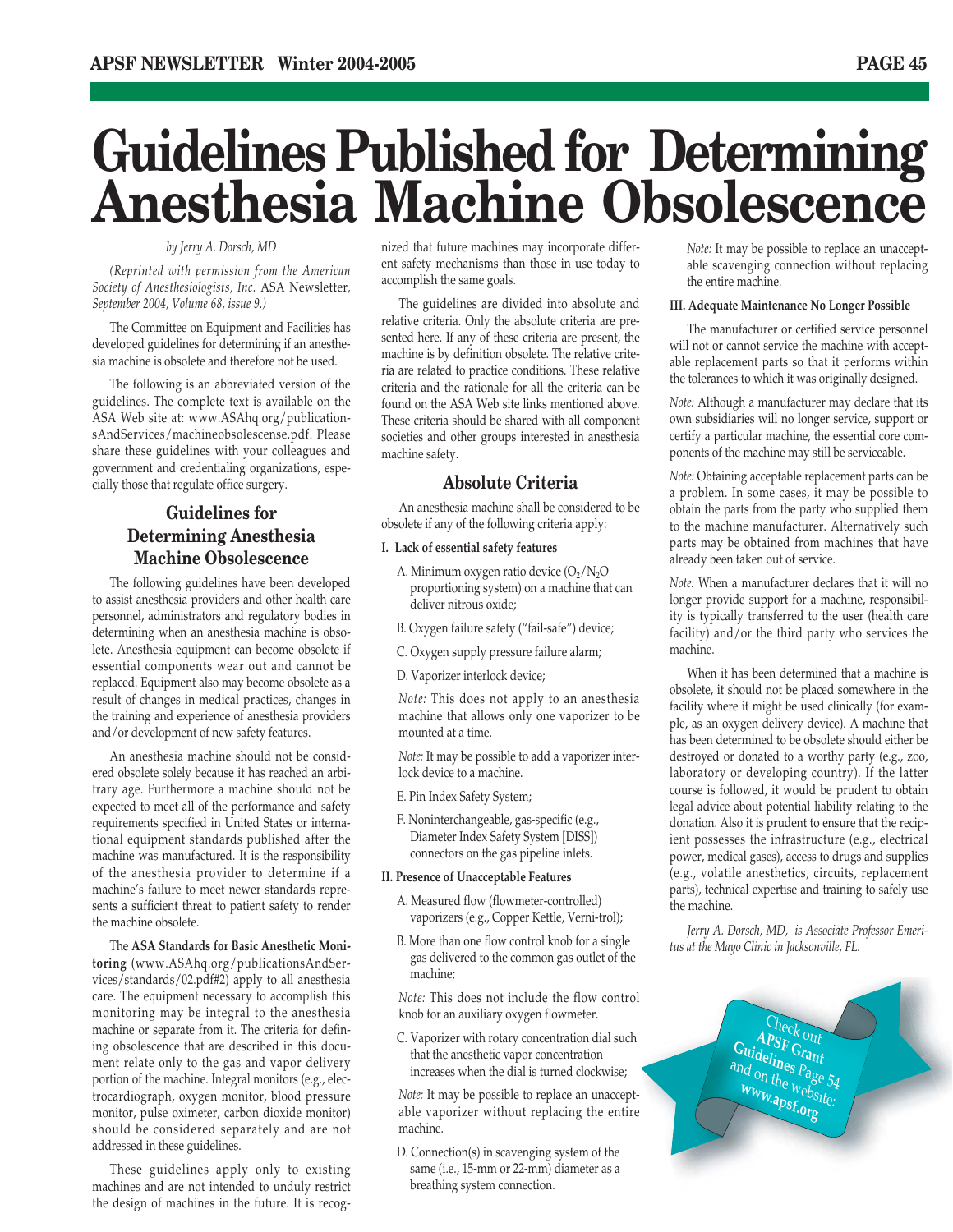# **APSF Awards 4 Grants**

*by Soriin J. Brull, MD*

The Anesthesia Patient Safety Foundation (APSF) is pleased to report that it continues to attract outstanding applications for funding. The scope of research areas continues to evolve, and this year the committee has made significant changes to the application process, while increasing the amount of research awards. The educational focus of APSF continues to include innovative methods of education and training to improve patient safety, development of educational content with application to patient safety, and development of testing of educational content to measure and improve safe delivery of perioperative anesthetic care.

The year 2004 witnessed several significant changes in the APSF: the website underwent a major redesign and with that, all of the applications to APSF starting with the funding cycle 2006 (application deadline of June 2005) will be accepted only electronically. The applications, as well as all the attachments, will be uploaded to the new APSF redesigned website, a process that will facilitate the application review by members of the Scientific Evaluation Committee, improve the timeliness of response, and facilitate transmission of reviewer feedback to the applicants.

Also of significance for the APSF grant application process is the increase in funding to \$75,000 per accepted application. As in the previous funding cycle, and in addition to the **Clinical Research** and **Education and Training** content that is the major focus of the funding program, APSF continues to recognize the patriarch of what has become a patient safety culture in the United States and internationally, and one of the founding members of the foundation: Ellison C. "Jeep" Pierce, Jr., MD. The APSF Scientific Evaluation Committee continues to designate each year one of the funded proposals as the recipient of the prestigious **Ellison C. Pierce, Jr., MD, Research Award**. The award carries with it an additional, unrestricted prize of \$5,000.

For the year 2004 (projects to be funded starting January 1, 2005), 4 grants were selected for financial support by the APSF Scientific Evaluation Committee (for names of committee members, please refer to the list in this issue). The APSF Scientific Evaluation Committee members were pleased to note that they reviewed 31 applications in the first round, 12 of which were selected for final review at the American Society of Anesthesiologists' (ASA) annual meeting in Las Vegas, NV. As in previous years, the grant submissions addressed areas of high priority in clinical anesthesia. The major objective of APSF is to stimulate the performance of studies that lead to prevention of mortality and morbidity from anesthesia mishaps.



**Joseph J. Quinlan, MD***, Associate Professor, Department of Anesthesiology/CCM, University of Pittsburgh School of Medicine, Pittsburgh, PA.*



**Geordie P. Grant, MD***, Associate Professor, Department of Anesthesiology, UMDNJ - New Jersey Medical School, Newark, NJ.*



**Christopher M. Bernards, MD***, Virginia Mason Medical Center and Clinical Professor, Department of Anesthesiology, University of Washington School of Medicine, Seattle, WA.*

A particular priority continues to be given to studies that address anesthetic problems in healthy patients, and to those studies that are broadly applicable and promise improved methods of



**Samsun (Sem) Lampotang, PhD***, Associate Professor, Department of Anesthesiology, University of Florida, Gainesville, FL.*

patient safety with a defined and direct path to implementation into clinical care.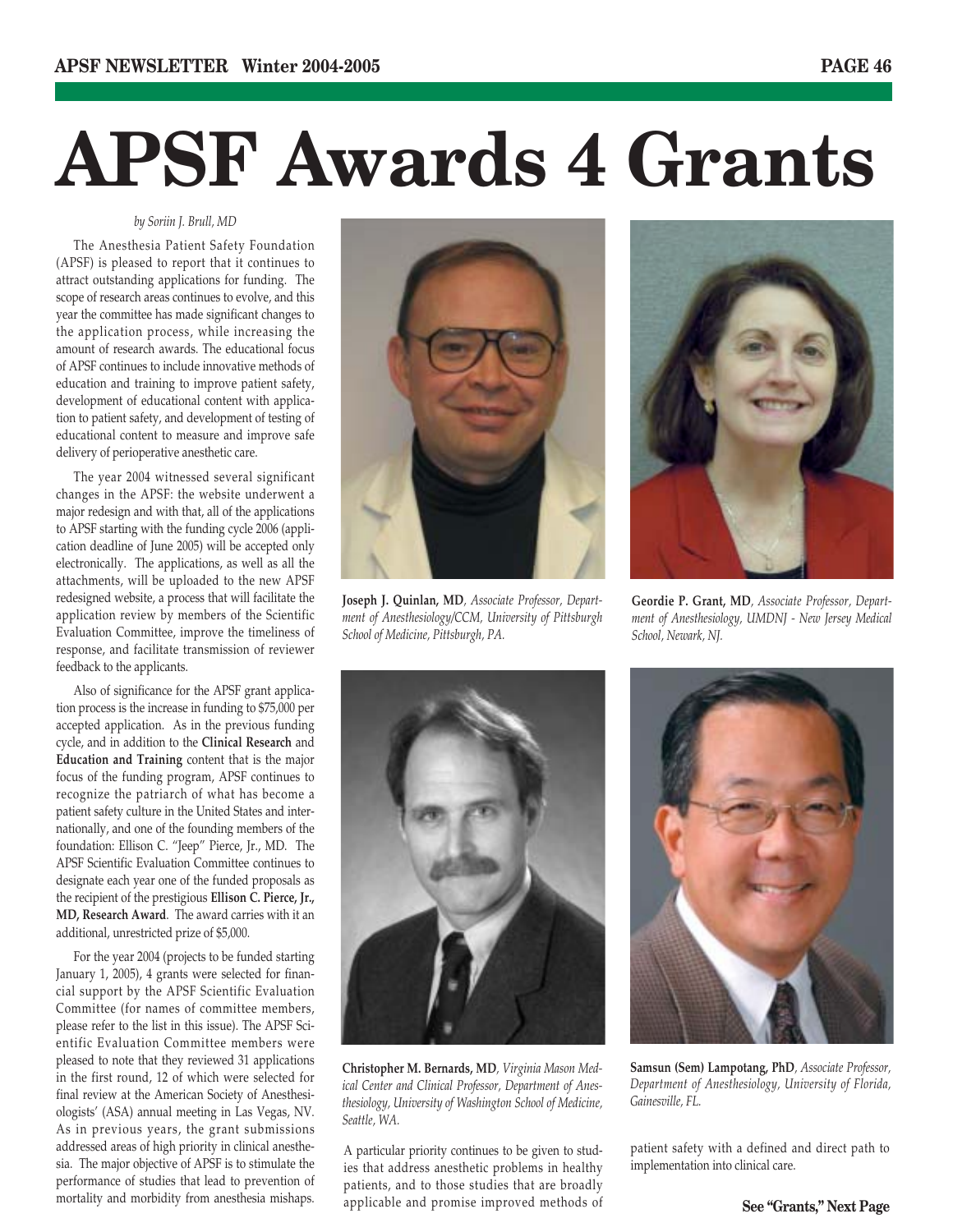# **Quinlan Wins E.C. Pierce, Jr., MD, Award**

### **"Grants," From Preceding Page**

The APSF Scientific Evaluation Committee met during the ASA annual meeting on October 23, 2004, in Las Vegas, NV, for final evaluation of the proposals. Of the 12 finalists, the members of the APSF Scientific Evaluation Committee selected 4 awardees:

**Joseph J. Quinlan, MD** — Associate Professor, Department of Anesthesiology, University of Pittsburgh School of Medicine, Pittsburgh, PA. His grant proposal is entitled *"Using Whole Task Human Simulation to Improve the Difficult Airway Management Skills of Practicing Anesthesiologists."* The objective of this proposal is to define a valid, reliable, and practical method of assessing competency in difficult airway management by practicing anesthesiologists.

Management of the difficult airway by practicing anesthesiologists is, fortunately, a low-frequency event, but one that carries with it significant patient morbidity and even mortality. Despite the great progress that has been made in the last decade in the armamentarium of equipment and techniques available to clinicians, and the addition of protocols and algorithms such as the ASA's "Guideline for Management of the Difficult Airway," there has been little formal study of the impact that these techniques, protocols, and algorithms have had on the frequency of morbidity and mortality of patients with difficult airways. Additionally, the process by which anesthesiology residents are trained in the management of the difficult airway, along with the associated airway management techniques, is highly variable, with the traditional "apprenticeship" method predominating.

The specific aims of this grant are to validate a whole-task, simulation-based evaluation method for determining difficult airway management competency; to use a described simulation evaluation method and assess the baseline skill levels of a large group of practicing anesthesiologists in difficult airway management; to objectively assess the effectiveness of instructing practicing anesthesiologists and clinically applying the ASA Difficult Airway Management Guidelines and its associated airway management techniques; and to describe a simulation evaluation method and assess the decay rate of difficult airway management skills over a subsequent 1- to 3-year period in order to determine the appropriate retraining period to maintain competency in airway management skills.

The proposal has significant patient safety implications since difficult airway management remains one of the leading causes of anesthetic deaths and malpractice claims in the United States. Developing a valid, reliable, and practical method for assessing competency in difficult airway management has significant patient safety implications and offers a premise for improved educational programs and evaluation methodologies. Other personnel listed in Dr. Quinlan's research proposal include Ryan Romeo, MD, coinvestigator; Thomas Dongilli, simulation specialist; and John Schaefer, MD, simulation expert.

In addition to receiving the requested funding of \$65,000 for this project, Dr. Quinlan is also the recipient of the **Ellison C. Pierce, Jr., MD, Research Award**, which consists of an additional, unrestricted grant of \$5,000.

**Christopher M. Bernards, MD** — Professor, Department of Anesthesiology, University of Washington School of Medicine, Seattle, WA; and Department of Anesthesiology, Virginia Mason Medical Center; Seattle WA. His grant proposal is entitled *"The Respiratory Effects of Opioids in Patients with Documented Obstructive Sleep Apnea."* The objective of this proposal is to measure all standard indices of obstructive sleep apnea (OSA) severity and to determine whether opioid administration worsens airway obstruction in subjects with OSA.

The specific aims of this proposal are to test the hypothesis that opioid analgesics increase the number and severity of episodes of airway obstruction in patients with documented OSA; to test the hypothesis that pain partially offsets the respiratory impact of opioid analgesics in patients with OSA; and to test the hypothesis that continuous positive airway pressure will effectively reverse the increased obstruction that occurs in OSA patients receiving opioid analgesics.

This proposal has significant patient safety implications, as it will begin to clarify the appropriate perioperative care of OSA patients by characterizing the respiratory effects of opioids in this at-risk patient population. Other personnel listed in Dr. Bernard's research proposal include Matthias Lee, MD, coinvestigator.

Geordie P. Grant, MD - Associate Professor, Department of Anesthesiology, UMDNJ-New Jersey Medical School, Newark, NJ. Her grant proposal is entitled *"The Effect of Position on Intraocular Pressure and Ocular Perfusion during Prone Spine Surgery."* The objective of this clinical proposal is an interdisciplinary effort to better define the factors that are responsible for ischemic optic neuropathy (ION) hypoperfusion syndrome during prone spine surgery.

The specific aims of this proposal are to determine the relationship between intraocular pressure and retinal oximetry as a measure of perfusion. The protocol will then compare the effect of a neutral head position to a 15-degree head-up tilt position on intraocular pressure and retinal oximetry in prone patients undergoing spine procedures lasting more than 5 hours. In addition, the investigators will test other factors that may impact on the incidence of ischemic optic neuropathy, such as preoperative hematocrit values, length of operation, mean arterial blood pressure during the operation, amount of blood loss, amount of serum hemoglobin and hematocrit levels, and the volume of crystalloid infused during the operation.

This proposal has significant patient safety implications, as it proposes to investigate a rare, but potentially devastating, intraoperative complication, that of ischemic optic neuropathy and postoperative blindness. Other personnel listed in Dr. Grant's research proposal include Roger Turbin, MD, Department of Ophthalmology, as coinvestigator; and Ben Szirth, PhD, Assistant Professor of Research, who will provide the ophthalmic measuring devices and the technical expertise with retinal oximetry.

**Samsun (Sem) Lampotang, PhD** — Associate Professor with Tenure, Department of Anesthesiology, University of Florida, Gainesville, FL. His education and training grant proposal is entitled *"Development and Evaluation of a Web Simulation and Workbook for the Anesthesia Machine Pre-Use Check."* The objective of this proposal is to address a very common omission, that of the failure to properly check the anesthesia machine prior to induction of anesthesia.

Dr. Lampotang proposes to implement a webbased, widely distributed simulation of the pre-use check that can be accessed without charge at the virtual anesthesia machine website. The investigator also proposes to create and make available, free of charge, a companion set of self-paced, structured exercises on the previous check that will become the second chapter of the anesthesia machine workbook. The evaluation component will be designed to answer 3 fundamental questions regarding the proposed educational material: its effectiveness, its usefulness, and its ability to alter anesthesia practice.

This proposal has significant patient safety implications, as multiple studies over the last 2 decades have shown that improper execution of the anesthesia machine pre-use check, as well as poor compliance with performing a pre-use check before induction of general anesthesia is one of the most common factors implicated in critical incidents. Other personnel listed in Dr. Lampotang's research proposal include David Lizdas, coinvestigator; Dietrich Gravenstein, MD, consultant; and Joachim S. Gravenstein, MD, consultant.

The members of the APSF Scientific Evaluation Committee wish to congratulate all of the investigators who submitted their work to APSF, whether or not their proposals were funded. We hope that the high quality of the accepted proposals and the important findings that will undoubtedly result from completion of these grant proposals will serve as a stimulus for others to submit research grants that will benefit all patients and our specialty.

*Sorin J. Brull, MD, is chair of the APSF Scientific Evaluation Committee and Professor of Anesthesiology, Mayo Clinic College of Medicine, Jacksonville, FL.*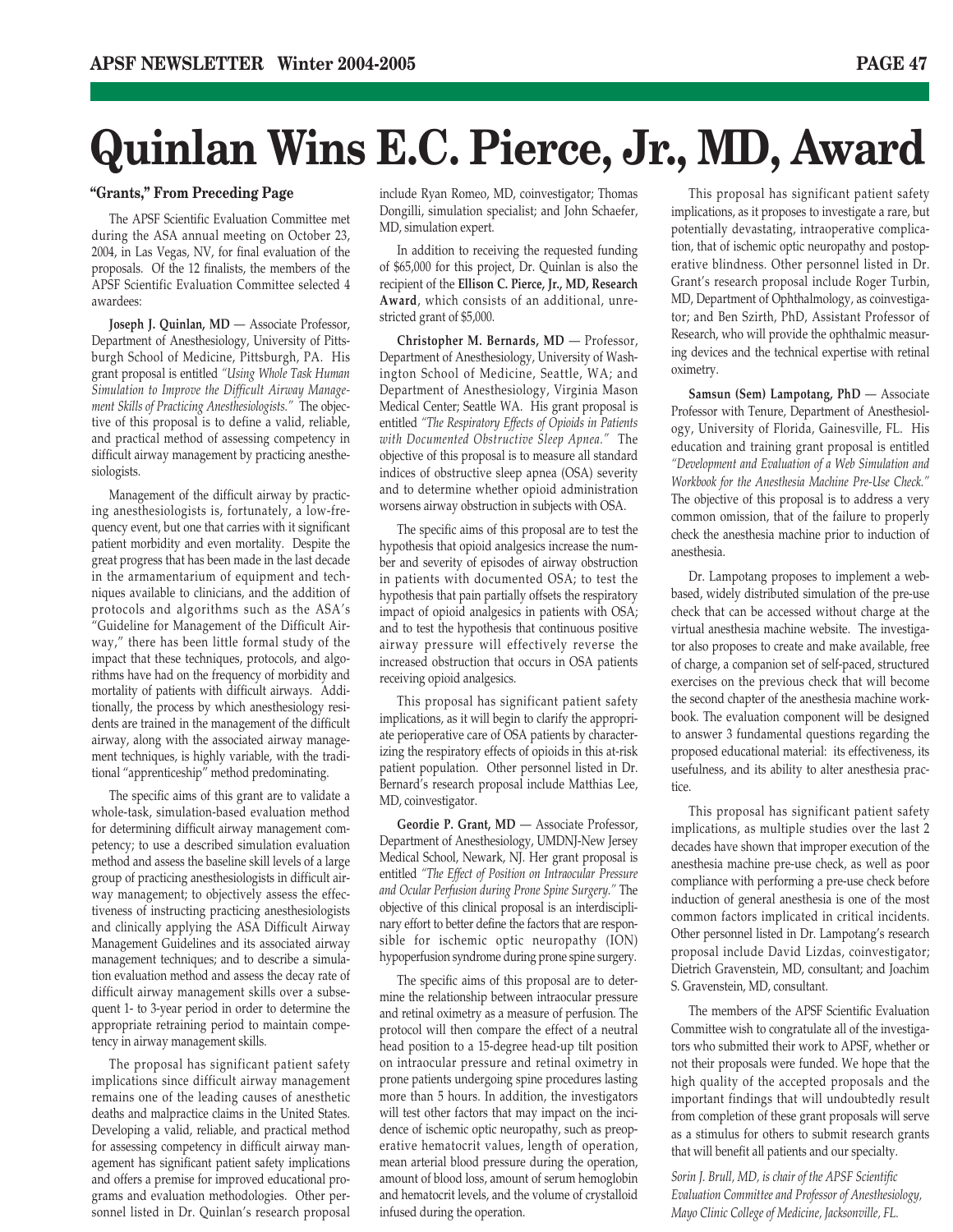# **APSF Booth Features Closed Claims Analysis of Central Line Injuries**

### *by Joan M. Christie, MD*

A closed claims analysis of injuries and liability related to central venous catheters was presented at the APSF/ASA booth during the October 2004 ASA meeting. The presentation was based on a paper which appeared in *Anesthesiology* in June 2004 by Domino, Cheney et al. Since 1988 the ASA Closed Claims Project has published evaluations of adverse anesthetic outcomes obtained from the closed files of US liability insurance companies. The adverse events occurred between 1970 and 2000 and reflect claims through 2002. The purpose of the review was to identify and describe patterns of injury and liability associated with central venous or pulmonary artery catheters.

Closed claim files contain source materials including medical records, depositions, peer and expert reviews, outcome reports, and so forth. A practicing anesthesiologist reviewer using standardized instructions extracts predefined information regarding the case and its outcome. All claims for injuries primarily resulting from a central catheter were analyzed. A primary damaging event involving a central catheter was identified by the on-site reviewer and confirmed by the Closed Claims Committee. The specific type of complication was next determined by 2 of the authors. Complications were subdivided into use/maintenance or access related. Access versus use complications were assessed for 4 periods: 1978-1983, 1984-1988, 1989-1993, and 1994-1999. Ultimately a statistical comparison before and after 1989 was made. Patient injuries were evaluated for theoretical preventability. While closed claims analysis does not directly measure risk, it does provide an opportunity to evaluate liability and injuries over time as practice patterns change.

The catheters were inserted by an anesthesiologist alone or with a surgeon in 90% of claims. Sixtyeight percent of claims for complications associated with use involved nonanesthesia providers. Compared to all other claims, central catheter (CC) claims occurred in more ASA 3-4 patients and involved a higher proportion of patients who died. The proportion of claims judged to be associated with substandard care was 45%.

Seventy-five percent of the complications were related to wire/catheter embolus, cardiac tamponade, carotid artery encroachment, or hemo/pneumothorax. Wire and catheter emboli occurred with both insertion and removal and were associated with more substandard care (82%) than other CC

claims. Cardiac tamponade was more often associated with use/maintenance than insertion, and 81% resulted in the patient's death. In many claims the tamponade became symptomatic 1-5 days postoperatively. Thirty percent of the claims were in pediatric patients. In some cases an x-ray showing right atrial position of the catheter was obtained without subsequent adjustment by the anesthesiologist.

Carotid artery puncture/cannulation resulted in stroke, arterial surgery, and airway obstruction. Vessel recognition by ultrasound or transduction was not verified in any carotid artery case. Hemothorax occurred after subclavian and internal jugular cannulation resulting in a 93% death rate. Injuries to the subclavian vein/artery, innominate artery, and superior vena cava were seen. Pneumothorax had a lower proportion of death (15%) and frequently involved internal jugular cannulation. Pulmonary artery rupture involved a higher proportion of elderly women, was often not associated with cardiac surgery, and in all cases, resulted in death. The authors surmised that human factors were likely to be important in cases of wire/catheter embolus. They specifically observed an increased risk of cardiac tamponade in pediatric patients and stressed the importance of x-ray confirmation of catheter position after CC placement. Severe complications after cannulation of the carotid artery with even a 16 or 18 gauge cannulae were noted.

The proportion of claims for access injury increased and for use/maintenance decreased over the study decades. Almost half the CC claims were thought by the authors to be preventable. Techniques cited to possibly prevent injury included ultrasound guidance and pressure waveform monitoring during placement. Chest x-ray to detect wire/catheter fragments and confirm correct location was also suggested.

Thus the Closed Claims analysis presented at the Patient Safety Booth identified the types and severity of central catheter injuries resulting in claims over 3 decades. The analysis provides us with invaluable insight in an area of immense concern for anesthesiologists. The strength of the study lies in the conclusions regarding possible preventability and the resultant recommendations. We look forward to further efforts by the Closed Claims Study Group.

*Dr. Christie is an Associate Professor of Anesthesiology at the University of South Florida's College of Medicine. She also serves on the APSF Board of Directors.*

### **The APSF continues to accept and appreciate contributions.**

*Please make checks payable to the APSF and mail donations to:*

**Anesthesia Patient Safety Foundation (APSF)** 520 N. Northwest Highway Park Ridge, IL 60068-2573

### *Adherence to Protocol Can Reduce the Incidence of Catheter-Related Infections*

### **"Abstracts," From Page 44**

clinicians were educated about evidence-based infection control practices (hand hygiene, chlorhexidine skin prep, maximal barrier precautions, subclavian vein placement). In addition, a checklist to ensure adherence to these practices was used, a central line cart was created, providers were asked daily whether catheters could be removed, and nurses were empowered to stop the procedure if improper techniques were observed. The introduction of these interventions reduced the number of catheter-related blood stream infections from 11.3/1000 catheter days (prior to interventions) to 0/1000 catheter days. The findings from this study demonstrate that strict adherence to an evidencebased infection control policy can markedly reduce the incidence of catheter-related infections.

This brief review summarized only a small number of the important abstracts on patient safety presented at the 2004 Annual Meeting. To view other abstracts on patient safety, or to obtain further information on the abstracts discussed in this review, please visit the Anesthesiology website at www.anesthesiology.org.

*Dr. Murphy is the Director of Cardiac Anesthesia at Evanston Northwestern Healthcare and an Assistant Professor at Northwestern University Medical School in Chicago. Dr. Vender is Chairman of the Department of Anesthesia at Evanston Northwestern Healthcare and a Professor at Northwestern University Medical School in Chicago.*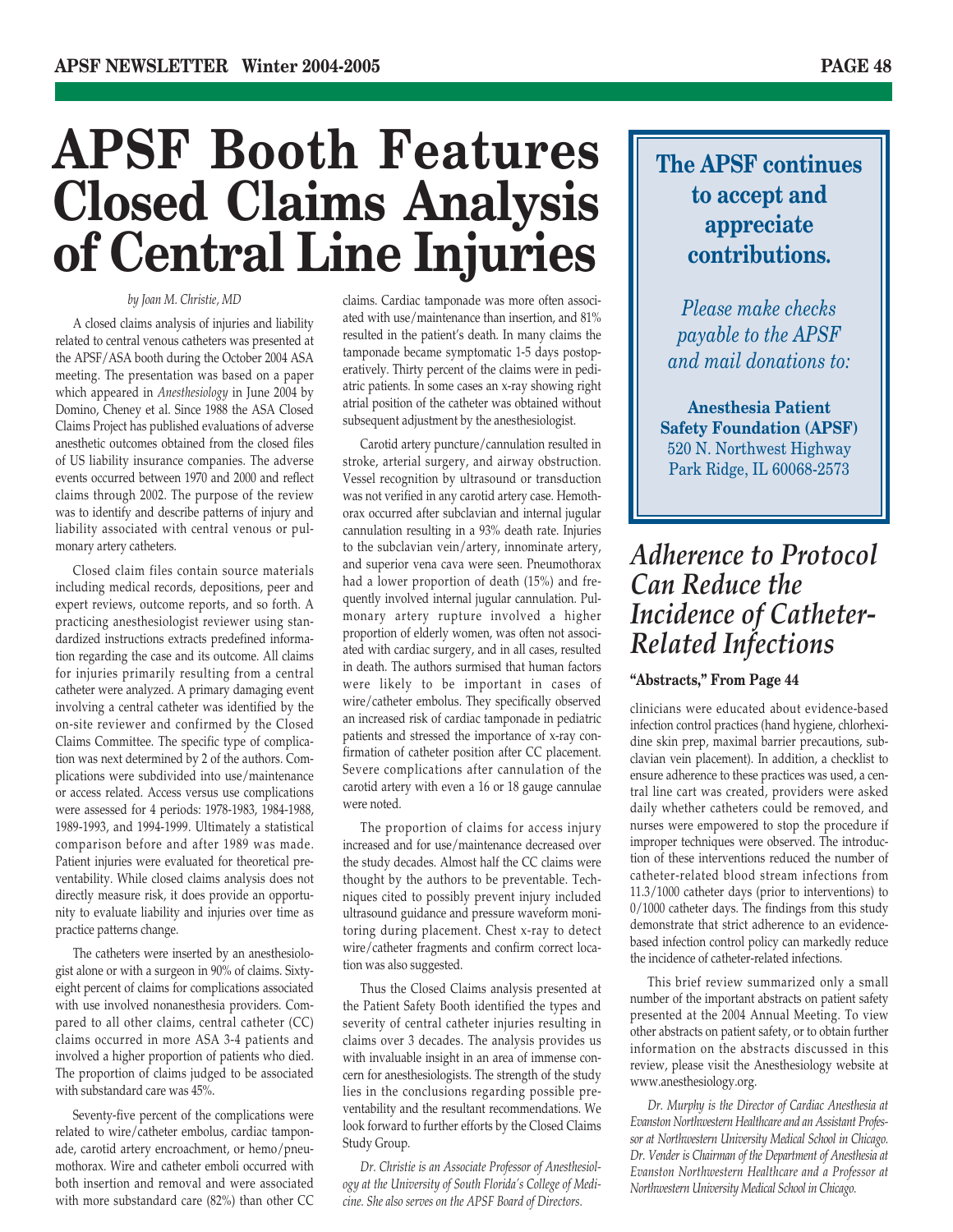# **Closed Claims Project Focuses on 3 Decades of Obstetric Complications**

#### *by Joanna M. Davies, MB BS, FRCA*

Providing anesthesia to the obstetrical patient is a clinical challenge, due to both maternal physiologic changes as well as neonatal concerns. As the U.S. population has become increasingly obese over the past 30 years, obesity is becoming a common problem in the obstetric population and is associated with a higher complication rate.1 More than 18% of American women have a BMI ≥30 kg/m2.1 The cesarean section rate is nearly three-fold in obese versus non-obese parturients, with a higher incidence of failed epidurals and difficult intubations.1 We recently provided epidural anesthesia for a 640-pound woman undergoing an elective cesarean section. Despite considerable anxiety for the anesthesia team and a patchy block requiring ketamine sedation toward the end of the case, the mother and baby did well.

The ASA Closed Claims database has provided a wealth of information about malpractice claims involving anesthesia complications since the 1970s. We therefore used the Closed Claims database to examine complications in claims related to obstetric anesthesia and compared it with claims for nonobstetric patients.

### **Obstetric versus Non-Obstetric Outcomes**

The proportion of obese patients in obstetric claims (25%) was greater than in non-obstetric claims (19%, p<0.05). The proportion of obese patients increased in both groups since the 1970s (p<0.05). Obstetric claims more often involved regional anesthesia (70%) than non-obstetric claims (20%, p<0.05). The proportion of claims associated with general anesthesia was lower in both groups in the 1990s (15% in obstetric and 65% in nonobstetric) compared to the 1970s (p<0.05). Eight percent of obstetric patients were ASA 3-5 compared to 24% of non-obstetric patients (p<0.05).

In the 1970s, maternal death accounted for 30% of obstetrics claims (Figure and Table). By the 1980s, the proportion of maternal death claims was reduced by 50% (not shown) and decreased even further by the 1990s (12%, p<0.05 vs. 1970s, Figure and Table). The proportion of claims for maternal brain damage was also lower in the obstetric group compared to the non-obstetric group in the 1990s (Table). Nerve injury became the most common complication in obstetric claims in the 1990s (20%), and had nearly doubled since the 1970s (11%, p<0.05, Figure and Table). Among obstetric claims, the number two complaint after nerve injury in the 1990s was headache (Figure and Table). Claims for back pain increased between the 1970s and 1990s (p<0.05, Table). On the other hand, the proportion

of claims for aspiration pneumonitis in obstetric claims decreased significantly between the 1970s (9%) and the 1990s (1%, p<0.05, Figure and Table).

In the non-obstetric group, claims for patient death also decreased steadily but significantly over the decades (43% in the 1970s, 35% in the 1980s, and  $23\%$  in the 1990s, p<0.05), but still accounted for double that of maternal death in obstetric claims in the 1990s (p<0.05, Table). Nerve injury claims for the non-obstetric group increased in similar proportions to those in the obstetric group, while claims for headache, back pain, and aspiration pneumonitis remained low and stable over time (Table). In contrast, the proportion of claims for headache and back pain increased in the obstetric group, especially in the 1990s ( $p<0.05$ , Table).

### **Discussion**

Proper interpretation of closed claims data requires the following caveat. The ASA Closed Claims database does not reflect the incidence of complications because the denominator (total number of anesthetics given) is unknown and the numerator (not all complications result in a claim) is incomplete. However, closed claims data do provide insight into the types and pattern of injuries that result in malpractice claims.

With the increasing use of regional anesthesia and the decreasing use of general anesthesia in obstetrics, it is not surprising that the proportion of claims for maternal death has dropped so dramatically since the 1970s. However, the proportion of claims for death in the non-obstetric group remained double that of the obstetric group in the

1990s. This may reflect the fact that the non-obstetric claims involved patients with more severe systemic disease and greater use of general anesthesia than in obstetric patients.

The introduction of sodium citrate, in the mid to late 1980s, to neutralize the acidity of stomach contents, and the decreased use of general anesthesia in obstetric anesthesia may be responsible for the small but significant drop in aspiration pneumonitis.

The increased use of regional techniques or nerve blocks throughout anesthesia practice may account for the similar increases in proportions of nerve injury claims over the decades in both the obstetric and non-obstetric groups. The anesthesiologist who administers any nerve block (neuroaxial or peripheral) may be implicated in a claim that is obstetric or surgical in origin.

Interestingly, obstetric claims involve a larger proportion of claims for more minor injuries, such as headache, back pain, and emotional distress, than in the non-obstetric population (Table). This may be related to the greater use of regional techniques for obstetric patients, but it may also reflect differing expectations between the 2 patient groups. Obstetric patients generally expect childbirth to be a joyous, natural, rather than medical experience, especially with modern methods of analgesia. One study reported, "It is clear that many of these patients were unhappy with the care provided and believed they had been ignored, mistreated, or assaulted."2 Other studies have included the concepts that malpractice litigation may serve the purpose not only of reparation of injury and deterrence

#### **See "Obstetrics," Page 57**



### **Trends in Complications in OB Claims 1970s vs. 1990s**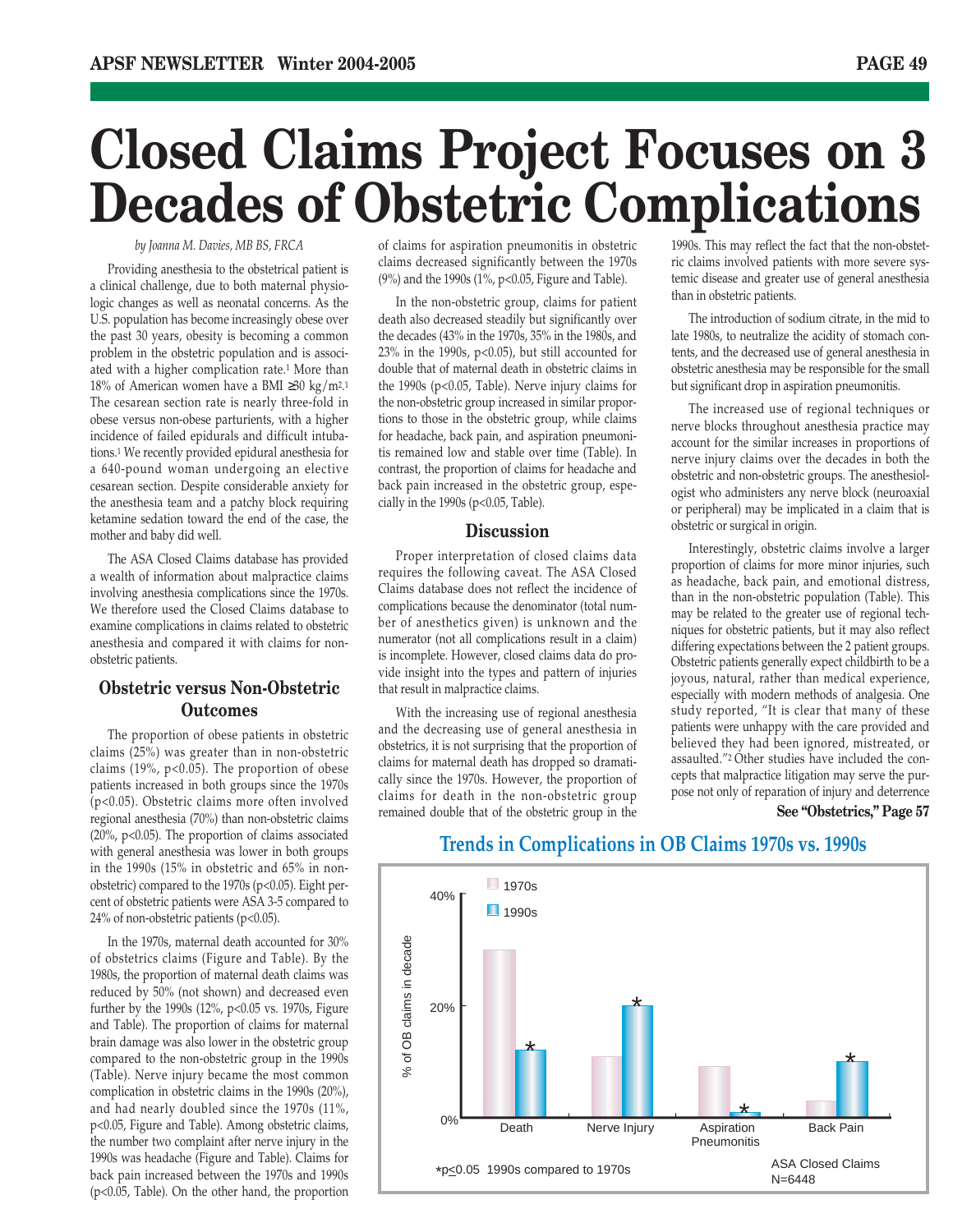# **Clinician Recognizes Importance of Machine Checkout**

**S** AFETY **I** NFORMATION **R**ESPONSE **S** YSTEM



*Michael Olympio, MD, Chair of the APSF Committee on Technology and Co-Founder of the SIRS Initiative.*

**Dear SIRS** refers to the **Safety Information Response System**. The purpose of this column is to expeditiously communicate technology-related safety concerns raised by our readers, with input and responses from manufacturers and industry representatives. This process was developed by Drs. Michael Olympio, Chair of the Committee on Technology, and Robert Morell, Editor of this newsletter. Dr. Olympio is overseeing the column and coordinating the readers' inquiries and the responses from industry. **Dear SIRS** made its debut in the Spring 2003 issue.

### **Dear SIRS:**

I am an anesthesiologist in practice in Santa Barbara, CA. The issue I am concerned with involves both organization and anesthesia machines. We put into service 18 months ago 15 Datex-Ohmeda anesthesia machines, which equip every OR. At the time of rollout, we received 1 mandatory inservice training session. In the intervening 18 months we have spent a lot of time tweaking the automated record keeping system. We have not, however, paid any organized attention to further developing our familiarity with the machine.

I recently had 2 machine incidents that involved aborted checkout sequences. When I told others about this, some shrugged their shoulders and said they never use the machine checkout sequence; others were appalled that everyone did not know 3 ways to rapidly troubleshoot the machine.

I want to propose to my group that we really need to pay some organized, formal attention to increasing our facility with our machines. Our current, "If you need help, ask someone" approach seems to leave too many loose ends, and assumes we are aware of the gaps in our knowledge before they become apparent. I saw the "HRO" concept on one web page but was unable to pursue it. Can you suggest how I might propose to our group changing our approach? Do you have some personal experience in this, or could you direct me to some readings?

*Thank you very much.*

*Michael Cox, MD Anesthesia Medical Group of Santa Barbara, Inc. Santa Barbara Cottage Hospital*

### **Response:**

Dear Dr. Cox:

Please allow me to assist you in your dilemma of providing adequate inservice to your anesthesia personnel. Having enjoyed teaching the anesthesia machine for a number of years, I will share some of my experiences below. I am forwarding your letter to my Committee members who might also share some of their expertise with you. In particular, Michael Dosch, CRNA, just lectured recently at the South Carolina Association of Nurse Anesthetists on troubleshooting your modern anesthesia machine. He might also send you some helpful hints.

1. Identify who is in charge of your capital equipment. If that person is not the one most interested in machine technology, then find someone who is. It is no secret that you must find someone who has the curiosity to ask how these machines function, and who enjoys knowing something "unique" that no one else does. Most people cannot or will not learn about their machine without guidance.

- 2. That person should be recognized for his service and contributions to the group either through academic or practice incentives, since he will provide a tangible benefit of safety and enjoyment in using and troubleshooting the machine (thus saving down-time).
- 3. Identify the responsible internal biomedical service person whom the hospital employs. If they do not employ such a person, then ask your hospital administrator to consider hiring one to participate in anesthesia technology maintenance. (This individual can receive biomedical factory service training.)
- 4. Once these key personnel are identified, I recommend a better relationship with the industry sales representative. Call them back for further inservice, if only for the education of your key persons. In fact, it might be more beneficial for the rep, or an official company service person, to spend all of their time with your key personnel alone. In the interest of patient safety, the hospital might even be willing to pay for several hours of the service technician's time to educate your staff person(s).
- 5. Keep in mind that the most highly knowledgeable technicians are usually those employed and trained directly by the manufacturer.
- 6. Before these representatives return to the hospital for additional training, learn as much as possible about your particular machine. Start with the website, which typically has introductory descriptions, and READ the USERS MANUAL! There is a tremendous amount of information there, and typically something about theory of operation. Ask the manufacturer if they have any special learning materials for your particular machine.
- 7. Read the ASA Refresher Course lectures that deal with anesthesia machines: Andrews, Eisenkraft, Olympio, Abenstein are well recognized authors who have recently contributed. Look at the APSF website presentation on Comparative Anesthesia Machine Breathing Circuits for an anatomical description of the newest circuits. Use the APSF sponsored Virtual Anesthesia Machine and Workbook program to learn the basics of the generic gas machine.
- 8. Consider sending your key individual to the ASA Annual Meeting for the express purpose of attending all machine technology lectures and workshops, and for attending the floor demonstrations.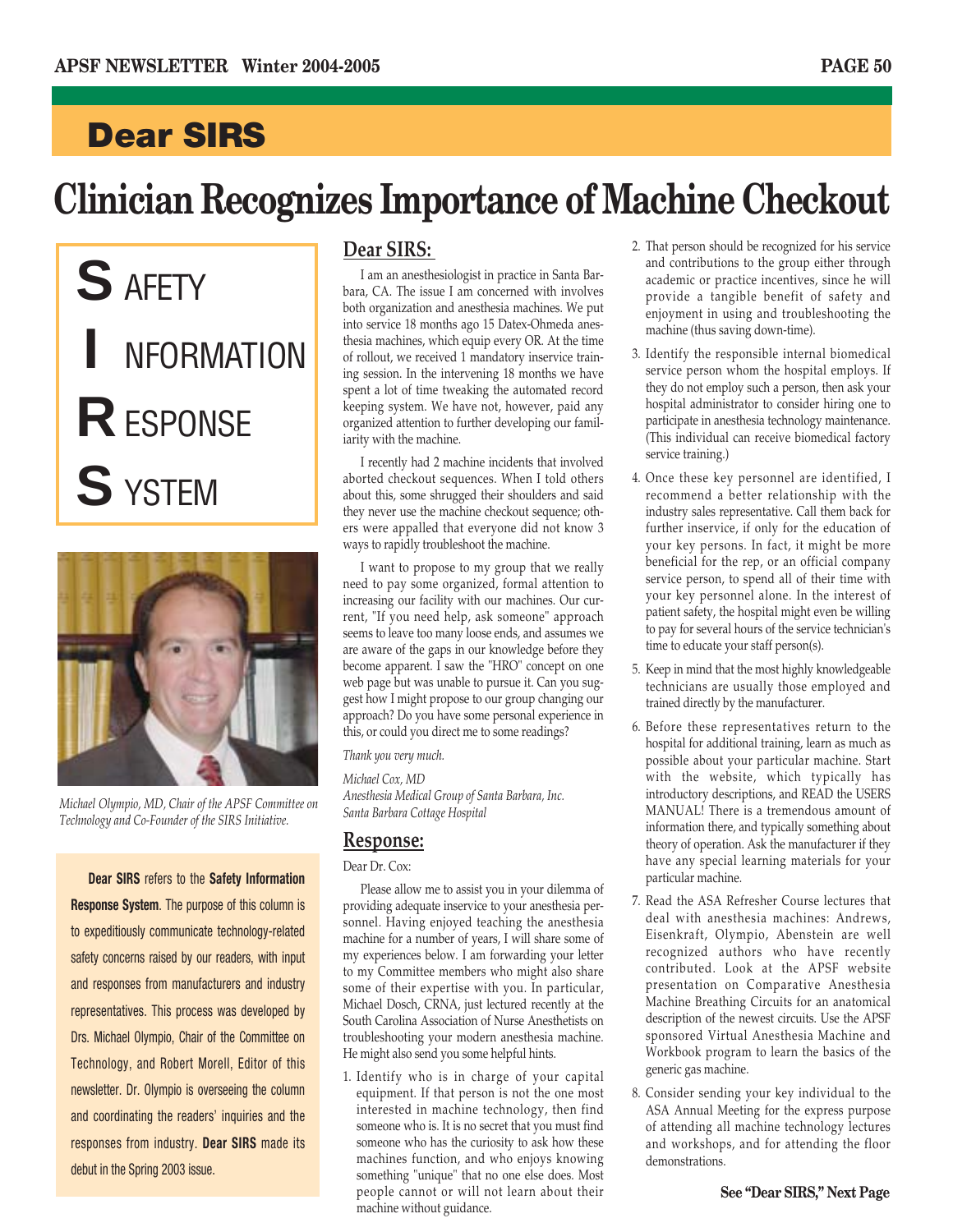### **Educational Materials, Workshops Foster Use of Machine Checkout**

**"Dear SIRS," From Preceding Page**

- 9. Your key person, having developed his own understanding of the machine, should be given additional time to learn how the machine responds to various perturbations, and I would recommend that the official service technician be present when so doing.
- 10. Next you must conduct a mandatory anesthesia machine workshop in your own institution, perhaps in lieu of an M&M conference or during a prolonged evening staff meeting. I have conducted several of these over the years, typically giving lectures for 2-3 hours one evening and then hands-on workshops the next day for another 3 hours or so. I have contests to see who could discover the "rigged" problems by following the official checkout recommendations. Company reps are also willing to participate in these type sessions. My students also find the "anatomy" lessons very helpful, whereby our biomedical service technicians take off the machine panels, and I label the internal parts with numbered tags. The students then have to identify the part, its function, and its "problem list" by referring to the schematic or my lecture materials.
- 11. Finally, once your key individual is recognized as the local expert, he should (and will) be informed of all machine problems, sometimes acutely if you have no in-house technician. You will soon be amazed at how often the great majority of problems are very simple to diagnose.

Unfortunately, there is no substitute for knowledge and the investment in knowledge, if you want to have a pleasant experience with your gas machine. And why shouldn't it be valued? You spend more time with it than you do driving your car, and it's essential for it to work properly. You need only explore the FDA Center for Devices and Radiological Health MAUDE (manufacturer and user device experience) website to read about dozens of near-catastrophes and even death/brain damage resulting from machine misuse or failure. Deliberate omission of the machine checkout is inexcusable and has had serious consequences. I hope this helps.

#### *Dr. Mike Olympio*

**NOTE: These are the personal opinions of Dr. Olympio, and do not represent any official opinions of the Committee on Technology or the APSF.**

### **Response:**

Dear Dr. Cox:

I would add to Dr. Olympio's comments:

- 1. We devote a section of our regular department meetings to equipment issues. We try to benefit from each other's mistakes, humbling experiences, insights, and so forth. Our own individual practices sometimes benefit from being aired out in front of others.
- 2. You should do whatever you can to create a culture in which not checking machines is substandard practice, dangerous to your patients, and poor risk management. With the ADU in particular (but all machines truly), not checking is a recipe for inaccuracy at best, disaster at worst. Further, regular machine checkout helps one to learn each model's idiosyncrasies, and how to troubleshoot.

A fairly large section of the talk was about troubles encountered in checking ADU (as well as Aestiva). I would be happy to discuss; if you have specific questions please call.

*Mike Dosch, CRNA, MS Chair, Nurse Anesthesia University of Detroit Mercy* 

### **Response:**

Dear Dr. Cox:

I read Dr. Olympio's response to your email with great interest, and I could not agree more with his suggestions and observations.

An initial, thorough, in-service is invaluable. However, you do need a local "champion" who is willing to serve as the in-house technical expert on equipment, which probably represents a major investment for your institution. For that reason your institution, as Dr. Olympio points out, has to support that person in this role. In addition to the Operator's and Service Manuals, most vendors have ancillary training materials such as CD-ROMs and on-line training tools. However, it is your "champion" who will become your go-to person and make the experience with your equipment a rewarding and safe one, rather than a frustrating one. Lastly, and very significantly, your vendor must play a crucial role with continuing after-the-sale support. Don't hesitate to ask for it.

### *Abe Abramovich*

*Director, Anesthesia Systems Development Datascope Corp., Patient Monitoring Division*



*Attending machine technology lectures and workshops can reinforce your training.*

### **Response:**

Dear Dr. Olympio:

My colleague forwarded your exceptionally thoughtful and thorough response to me. Since you have been educating residents for many years and have a personal interest in equipment and in educating, your approach to managing anesthesia delivery technologies in an ever-changing hospital environment is based on great experience. As the leading provider of anesthesia delivery systems in the world, we are currently in the process of developing educational programs that far exceed current standards. We are incorporating many of the concepts that you discuss about developing an in-hospital expert and resource.

*Bonnie J. Reinke General Manager, Anesthesia Delivery GE Healthcare*

### *Check out our new and improved website at* www.apsf.org

- Grant Guidelines
- Search Engine
- Back Issues of Newsletter
- Safety Links
- Sponsor List
- Foundation Information

### *User-Friendly & Informative!*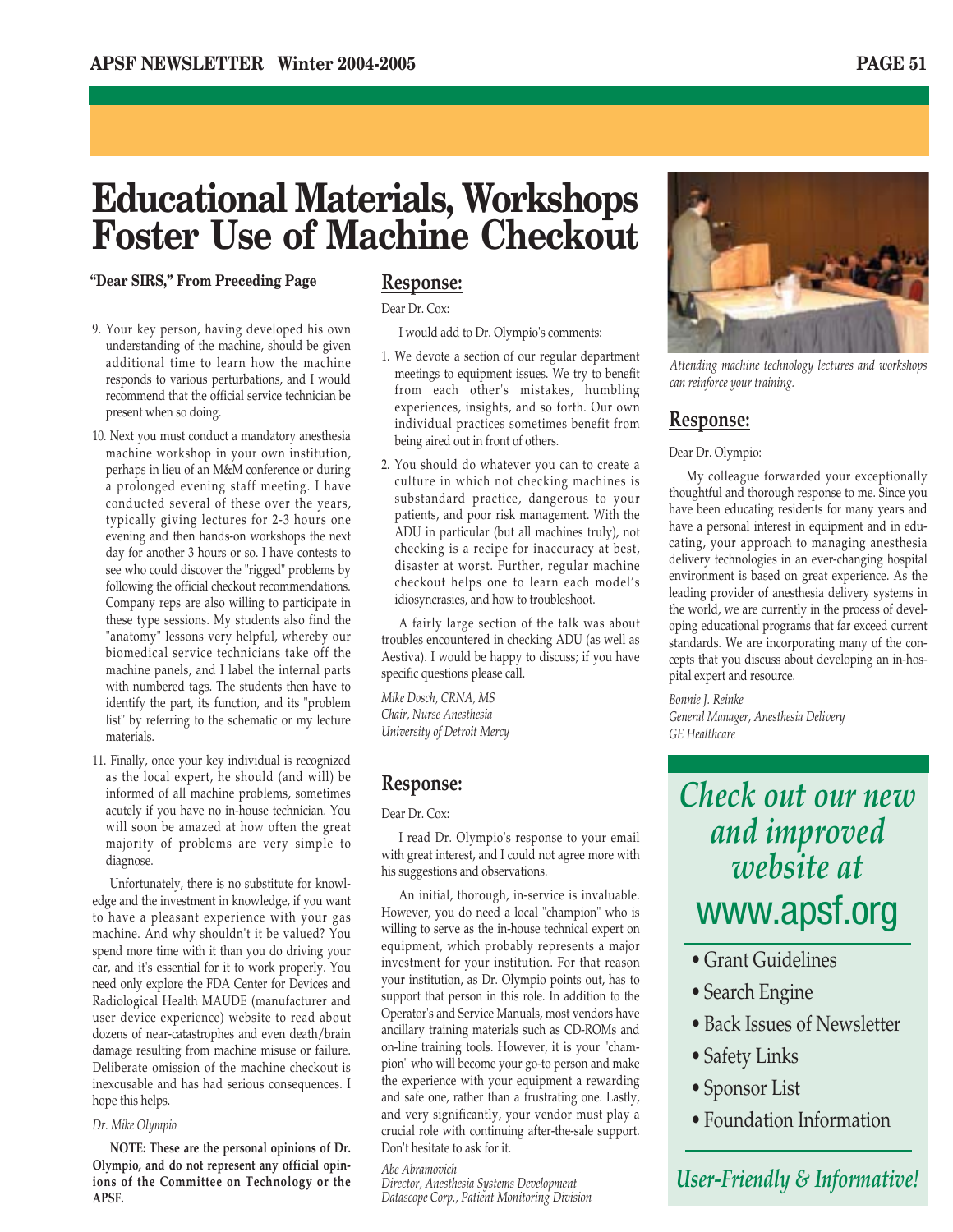### **Stunning Testimonials Warn of Death and Brain Damage**

### **"Workshop," From Page 41**

that within the JCAHO, there was a competition for goals, that the above goal did not disappear, but was rather transferred to another category which could still be graded during a site visit. Dr. Lavell indicated that important considerations behind the recommendation for alarms should include 1) the criticality of the situation, 2) the meaningfulness of the information provided, and 3) the response of the clinician to the alarm. He emphasized the importance of redundant alarms to improve the sensitivity of detection, and the importance of training ALL staff to recognize an alarm. He gave us good advice on how to analyze our own nearmisses. Dr. Lavell encouraged and described the benefits of retrospective analysis and multidisciplinary teams. He explained that root-cause analysis end products were expected along with plans for strategic response to prevent recurrence. He also highlighted the importance of monitoring any new systems-based process to ascertain whether the problem was solved. Dr. Lavell commended our society for convening this workshop, and stated that such efforts could lead to elevation of this prior National Patient Safety Goal back to high priority.

Our next speaker was Dr. Julian Goldman, a member of the APSF Committee on Technology and coauthor of "Pulse-OX Tone Conveys Vital Information" with Dr. Fred Robertson (*APSF Newsletter* 2004;19;20,23). Dr. Goldman defined the problem as a lapse in vigilance causing a preventable adverse event. He described well-recognized problems with alarm systems including false alarms, nuisance alarms, competition for attention, and inopportune alarms such as those during resuscitative efforts. Goldman emphasized the intuitiveness of "sonification" of an alarm, using the example of a Geiger counter, and described the robust information on rate, rhythm, saturation, and perfusion that the pulse oximeter tone provides. He then raised the "more-than-semantics" question as to whether the pulse oximeter sound was a tone or an alarm, and ventured to state that indeed it could be defined as an alarm. However, as such, it has limitations in sensitivity to hypotension, for example. Dr. Goldman stressed that a common goal should be to improve the sensitivity of clinically useful alarms, and the elimination of false alarms. Such improvements could reduce lapses in vigilance, as clinicians rely more heavily upon their alarm systems.

The breakout groups were led by Abe Abramovich, APSF Corporate Advisory Council representing Datascope, Inc.; Roy Hays, APSF Corporate Council representing Spacelabs; Patricia McGaffigan, MS, RN, from the Coalition for Critical Care Excellence and Aspect Medical Systems; Dr. Margaret M. Parker, President of the Society for Critical Care Medicine; Dr. Frank E. Block, Committee on Equipment and Facilities of the ASA; and Dr. R. Scott Jones from the American College of Surgeons. Groups consisted of members of the audience, and included representation from the APSF, ASA, AANA, and our corporate sponsors. Points raised by the group discussions included

- definitions and purposes of alarms
- recognition of the robust nature of pulse oximeter tones



*Breakout groups consisted of members of the audience and included representation from APSF, ASA, AANA, JCAHO, SCCM, ACS, CCCE, and our corporate sponsors.*

- novel ideas on how to convey the tones to the anesthesia clinician (with a light-weight headset)
- the use of visual alarm systems
- legal concerns about temporary silencing of the tone
- disagreement over context-sensitivity of the alarm and whether the clinician or the machine should provide it
- further discussion on the need for an  $SpO<sub>2</sub>$  alarm if indeed the  $SpO<sub>2</sub>$  tone is in use
- the importance of the capnogram as an apnea alarm
- the (improper?) ability of ancillary personnel to silence alarms in the absence of the anesthesia clinician
- the ability of manufacturers to provide unsilenceable tones
- the need for standardized tones
- communication between alarms and "smart" alarms to reduce noise
- need for "private" annunciation to the anesthesia clinician, and not necessarily to the entire OR team
- uniformity in supporting the initiative
- consideration of human factors in alarm recognition
- separate controls for pitch and alarm
- debate on requirement for variable pitch as opposed to low saturation alarm only, with consensus that variable pitch should be required
- inclusion of all anesthetizing sites
- alternative considerations for PACU/ICU environments because they contain multiple patients and might have greater need for alarm over tone
- ASPAN consideration of our initiative in developing their own standards
- need for greater focus on setting of alarms
- reconsideration of the recommended default of  $90\%$  for the SpO<sub>2</sub> alarm
- distinguishing suspension of tone/alarm from disabling of tone/alarm
- consideration of the technological prevention of disabling in the future
- consensus that end-tidal  $CO<sub>2</sub>$  audible alarm and pulse oximeter tone not be disabled
- other consideration should be given to nonintubated patients
- realization that the "robust" variable pitch may not be "robust" to all clinicians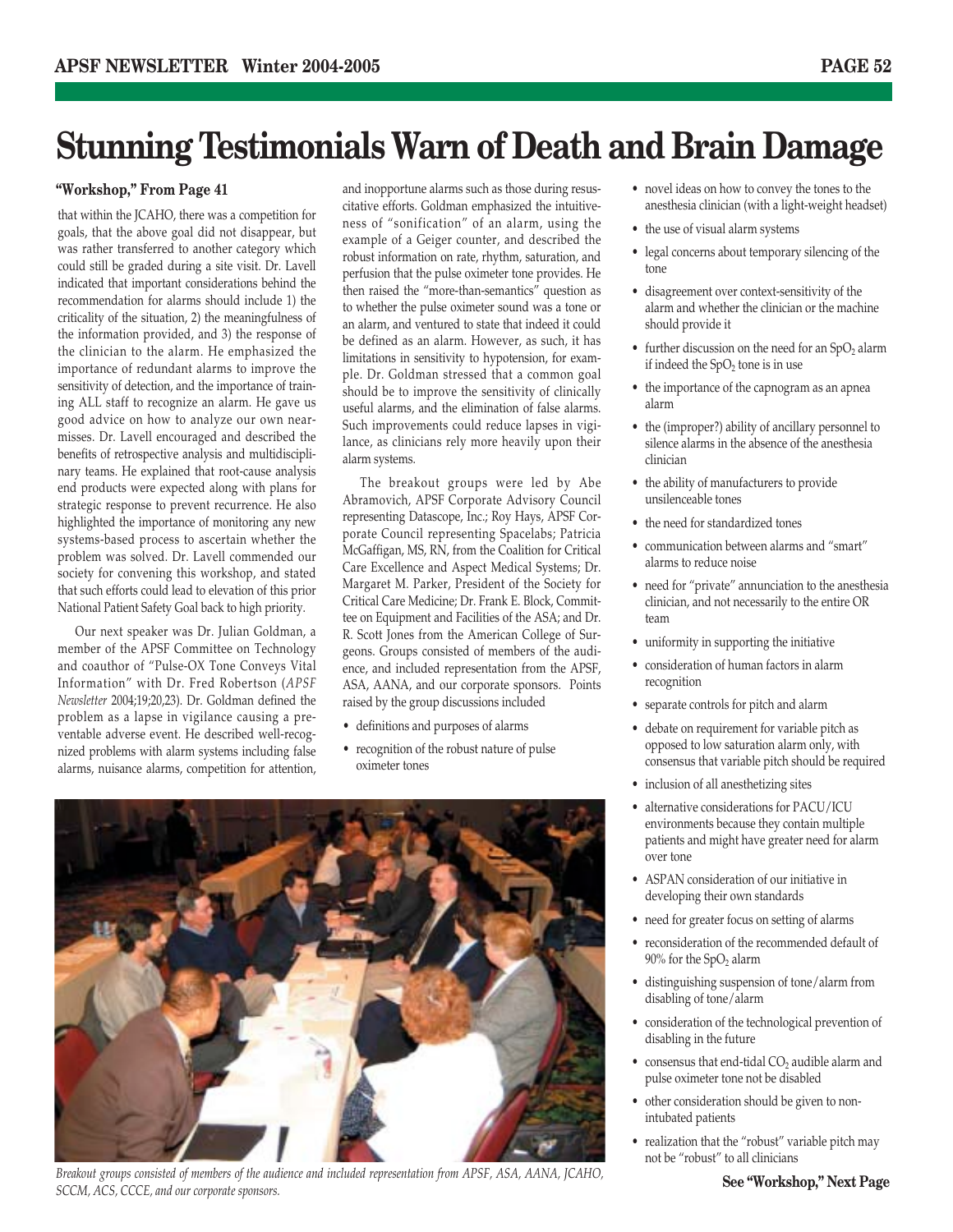### *Workshop Groups Contribute Recommendations*

### **"Workshop," From Preceding Page**

- evidence that significant percentages of clinicians cannot hear the pitch change
- arguments that everyone in the room should be able to hear the tones/alarms
- acknowledgement of "special" situations in which the tone may be suspended
- legal implications of requirement that ancillary personnel hear the tone; does that make them liable for the patient outcome?

Despite these numerous considerations that the groups brought forward, all unanimously endorsed the APSF initiative to recommend that a new standard for the use of the pulse oximeter tone be promulgated.

Following the group sessions, Walter Heuhn, APSF Corporate Advisory Council representing Philips, spoke on Smart Alarm technologies. Existing and future technologies might include escalating tones or colors in the absence of clinician response. Smart alarms could bracket existing vital signs with either wide or narrow limits. Artifact rejection might recognize an arterial spike secondary to line flush, or dampening of the wave secondary to cuff inflation. A user might switch to profiles that define cardiopulmonary bypass, for example, which could temporarily suppress certain alarms. Other predefined events could trigger a higher resolution of data capture. Horizontal nominal displays could graphically depict an abnormality with deviation bars above or below the baseline. Mr. Heuhn emphasized, however, that true smart alarm technology would lead to analysis of integrated data, diagnosis, and decision support.

Representing the ASA Section on Professional Standards, Dr. Jerry A. Cohen as chairman, stated that a pulse oximeter beep tone could well be considered an alarm, defined as a signal that brings information about a change in condition. Creating new standards is hard work, said Dr. Cohen, since it requires wisdom and consensus to word such standards with simplicity, brevity, and definition. Using analogies to aviation, Dr. Cohen spoke highly of alarm systems which use voice technology to warn of dangerous or impending abnormal conditions. He stated that it was much easier to pass standards for binary alarms (those which give yes/no information) than it was to pass standards for alarms for exceeded ranges. Regarding alarm suppression, he commented that continuous intervention at cancellation should be required by the clinician. Passage of the APSF initiative was "imminently" do-able for several reasons, Cohen said. We have 20 years of experience and familiarity with it; it is a continuous monitor; and he considers it to be a binary (good/bad) alarm.

Dr. Jack L. Moore, chair of the ASA Committee on Standards of Care, concluded with the briefest and probably the most profound of all the presentations. He commended organizations such as the APSF because they are committed to high standards and as such, are valuable resources to the Committee on Standards. Moore stated that our workshop provided just what his committee needed to advance such standards; that those standards should apply to all anesthetics, not just those in the operating room; and finally, a resounding "YES," that the ASA should adopt further standards regarding the audible tone of the pulse oximeter.

In concluding remarks, Dr. Robert K. Stoelting said that he heard a consensus from the entire workshop and its speakers: the pulse oximeter tone has unanimous support with some caveats. He recognized greater difficulty in getting consensus on the additional standard for at least one other audible physiologic data alarm. He thought that we should not specify who in the operating theater is required to hear the tone. Although we should be flexible to evolving technologies, Stoelting said, we should still address our current technology now and change the standard in the future, as needed.

On the following day, the APSF Executive Committee drafted their audible alarms recommendation for consideration by those organizations that produce standards, guidelines, and practice advisories in anesthesia. That recommendation is as follows:

### **APSF Recommendation Regarding Audible Alarms**

**"When the pulse oximeter is utilized, the variable pitch pulse tone and the low threshold alarm must be audible.**

**"When capnography is utilized, a capnograph alarm for hypoventilation must give an audible signal."**

### **ANESTHESIA PATIENT SAFETY FOUNDATION CORPORATE ADVISORY COUNCIL**

| Abe Abramovich Datascope Corporation<br>Michael Argentieri Dräger Medical Inc.<br>Paul A. Baumgart GE Healthcare<br>Casey D. Blitt, MD<br>Nassib G. Chamoun Aspect Medical Systems<br>Stuart M. Cohen, MD Cerner Corporation<br>Philip Croxford Arrow International<br>Joseph Davin Spacelabs Medical<br>William T. Denman, MD Tyco Healthcare<br>Cari Duncan Organon<br>Robert Evans, MD Docusys, Inc.<br>Michael S. Ferrara Becton Dickinson<br>William Floyd Aspect Medical Systems<br>Bruce Gingles Cook Critical Care<br>David Goodale, PhD, DDSAstraZeneca<br>Pharmaceuticals LP<br>Elizabeth Holland Abbott Laboratories<br>Walter Huehn Philips Medical Systems<br>Regina King Baxter Anesthesia and<br>Critical Care<br>Charles McLeskey, MD Abbott Laboratories<br>Steven C. Mendell LMA of North America<br>Edward C. MillsPreferred Physicians<br><b>Medical Risk</b><br>Retention Group<br>Lou ObendorfMedical Education<br>Technologies, Inc.<br>Patty Reilly Tyco Nellcor<br>Marcus Schabacker, MDB. Braun Medical Inc.<br>Laurie Schechter Smiths Medical<br>Maria Shepherd Oridion<br>Robert K. Stoelting, MD<br>Robert A. Virag Trifid Medical Group, LLC<br>Barry Wicker Vital Signs | George A. Schapiro, Chair |  |
|---------------------------------------------------------------------------------------------------------------------------------------------------------------------------------------------------------------------------------------------------------------------------------------------------------------------------------------------------------------------------------------------------------------------------------------------------------------------------------------------------------------------------------------------------------------------------------------------------------------------------------------------------------------------------------------------------------------------------------------------------------------------------------------------------------------------------------------------------------------------------------------------------------------------------------------------------------------------------------------------------------------------------------------------------------------------------------------------------------------------------------------------------------------------------------------------------------|---------------------------|--|
|                                                                                                                                                                                                                                                                                                                                                                                                                                                                                                                                                                                                                                                                                                                                                                                                                                                                                                                                                                                                                                                                                                                                                                                                         |                           |  |
|                                                                                                                                                                                                                                                                                                                                                                                                                                                                                                                                                                                                                                                                                                                                                                                                                                                                                                                                                                                                                                                                                                                                                                                                         |                           |  |
|                                                                                                                                                                                                                                                                                                                                                                                                                                                                                                                                                                                                                                                                                                                                                                                                                                                                                                                                                                                                                                                                                                                                                                                                         |                           |  |
|                                                                                                                                                                                                                                                                                                                                                                                                                                                                                                                                                                                                                                                                                                                                                                                                                                                                                                                                                                                                                                                                                                                                                                                                         |                           |  |
|                                                                                                                                                                                                                                                                                                                                                                                                                                                                                                                                                                                                                                                                                                                                                                                                                                                                                                                                                                                                                                                                                                                                                                                                         |                           |  |
|                                                                                                                                                                                                                                                                                                                                                                                                                                                                                                                                                                                                                                                                                                                                                                                                                                                                                                                                                                                                                                                                                                                                                                                                         |                           |  |
|                                                                                                                                                                                                                                                                                                                                                                                                                                                                                                                                                                                                                                                                                                                                                                                                                                                                                                                                                                                                                                                                                                                                                                                                         |                           |  |
|                                                                                                                                                                                                                                                                                                                                                                                                                                                                                                                                                                                                                                                                                                                                                                                                                                                                                                                                                                                                                                                                                                                                                                                                         |                           |  |
|                                                                                                                                                                                                                                                                                                                                                                                                                                                                                                                                                                                                                                                                                                                                                                                                                                                                                                                                                                                                                                                                                                                                                                                                         |                           |  |
|                                                                                                                                                                                                                                                                                                                                                                                                                                                                                                                                                                                                                                                                                                                                                                                                                                                                                                                                                                                                                                                                                                                                                                                                         |                           |  |
|                                                                                                                                                                                                                                                                                                                                                                                                                                                                                                                                                                                                                                                                                                                                                                                                                                                                                                                                                                                                                                                                                                                                                                                                         |                           |  |
|                                                                                                                                                                                                                                                                                                                                                                                                                                                                                                                                                                                                                                                                                                                                                                                                                                                                                                                                                                                                                                                                                                                                                                                                         |                           |  |
|                                                                                                                                                                                                                                                                                                                                                                                                                                                                                                                                                                                                                                                                                                                                                                                                                                                                                                                                                                                                                                                                                                                                                                                                         |                           |  |
|                                                                                                                                                                                                                                                                                                                                                                                                                                                                                                                                                                                                                                                                                                                                                                                                                                                                                                                                                                                                                                                                                                                                                                                                         |                           |  |
|                                                                                                                                                                                                                                                                                                                                                                                                                                                                                                                                                                                                                                                                                                                                                                                                                                                                                                                                                                                                                                                                                                                                                                                                         |                           |  |
|                                                                                                                                                                                                                                                                                                                                                                                                                                                                                                                                                                                                                                                                                                                                                                                                                                                                                                                                                                                                                                                                                                                                                                                                         |                           |  |
|                                                                                                                                                                                                                                                                                                                                                                                                                                                                                                                                                                                                                                                                                                                                                                                                                                                                                                                                                                                                                                                                                                                                                                                                         |                           |  |
|                                                                                                                                                                                                                                                                                                                                                                                                                                                                                                                                                                                                                                                                                                                                                                                                                                                                                                                                                                                                                                                                                                                                                                                                         |                           |  |
|                                                                                                                                                                                                                                                                                                                                                                                                                                                                                                                                                                                                                                                                                                                                                                                                                                                                                                                                                                                                                                                                                                                                                                                                         |                           |  |
|                                                                                                                                                                                                                                                                                                                                                                                                                                                                                                                                                                                                                                                                                                                                                                                                                                                                                                                                                                                                                                                                                                                                                                                                         |                           |  |
|                                                                                                                                                                                                                                                                                                                                                                                                                                                                                                                                                                                                                                                                                                                                                                                                                                                                                                                                                                                                                                                                                                                                                                                                         |                           |  |
|                                                                                                                                                                                                                                                                                                                                                                                                                                                                                                                                                                                                                                                                                                                                                                                                                                                                                                                                                                                                                                                                                                                                                                                                         |                           |  |
|                                                                                                                                                                                                                                                                                                                                                                                                                                                                                                                                                                                                                                                                                                                                                                                                                                                                                                                                                                                                                                                                                                                                                                                                         |                           |  |
|                                                                                                                                                                                                                                                                                                                                                                                                                                                                                                                                                                                                                                                                                                                                                                                                                                                                                                                                                                                                                                                                                                                                                                                                         |                           |  |
|                                                                                                                                                                                                                                                                                                                                                                                                                                                                                                                                                                                                                                                                                                                                                                                                                                                                                                                                                                                                                                                                                                                                                                                                         |                           |  |
|                                                                                                                                                                                                                                                                                                                                                                                                                                                                                                                                                                                                                                                                                                                                                                                                                                                                                                                                                                                                                                                                                                                                                                                                         |                           |  |
|                                                                                                                                                                                                                                                                                                                                                                                                                                                                                                                                                                                                                                                                                                                                                                                                                                                                                                                                                                                                                                                                                                                                                                                                         |                           |  |
|                                                                                                                                                                                                                                                                                                                                                                                                                                                                                                                                                                                                                                                                                                                                                                                                                                                                                                                                                                                                                                                                                                                                                                                                         |                           |  |
|                                                                                                                                                                                                                                                                                                                                                                                                                                                                                                                                                                                                                                                                                                                                                                                                                                                                                                                                                                                                                                                                                                                                                                                                         |                           |  |
|                                                                                                                                                                                                                                                                                                                                                                                                                                                                                                                                                                                                                                                                                                                                                                                                                                                                                                                                                                                                                                                                                                                                                                                                         |                           |  |
|                                                                                                                                                                                                                                                                                                                                                                                                                                                                                                                                                                                                                                                                                                                                                                                                                                                                                                                                                                                                                                                                                                                                                                                                         |                           |  |
|                                                                                                                                                                                                                                                                                                                                                                                                                                                                                                                                                                                                                                                                                                                                                                                                                                                                                                                                                                                                                                                                                                                                                                                                         |                           |  |
|                                                                                                                                                                                                                                                                                                                                                                                                                                                                                                                                                                                                                                                                                                                                                                                                                                                                                                                                                                                                                                                                                                                                                                                                         |                           |  |
|                                                                                                                                                                                                                                                                                                                                                                                                                                                                                                                                                                                                                                                                                                                                                                                                                                                                                                                                                                                                                                                                                                                                                                                                         |                           |  |
|                                                                                                                                                                                                                                                                                                                                                                                                                                                                                                                                                                                                                                                                                                                                                                                                                                                                                                                                                                                                                                                                                                                                                                                                         |                           |  |

To date, APSF is aware that committees in the American Society of Anesthesiologists and the American Association of Nurse Anesthetists are considering these recommendations.

*Dr. Michael Olympio, MD, is a Professor of Anesthesiology and Vice Chair for Education at Wake Forest University School of Medicine. He also serves as Chair of the APSF Committee on Technology.*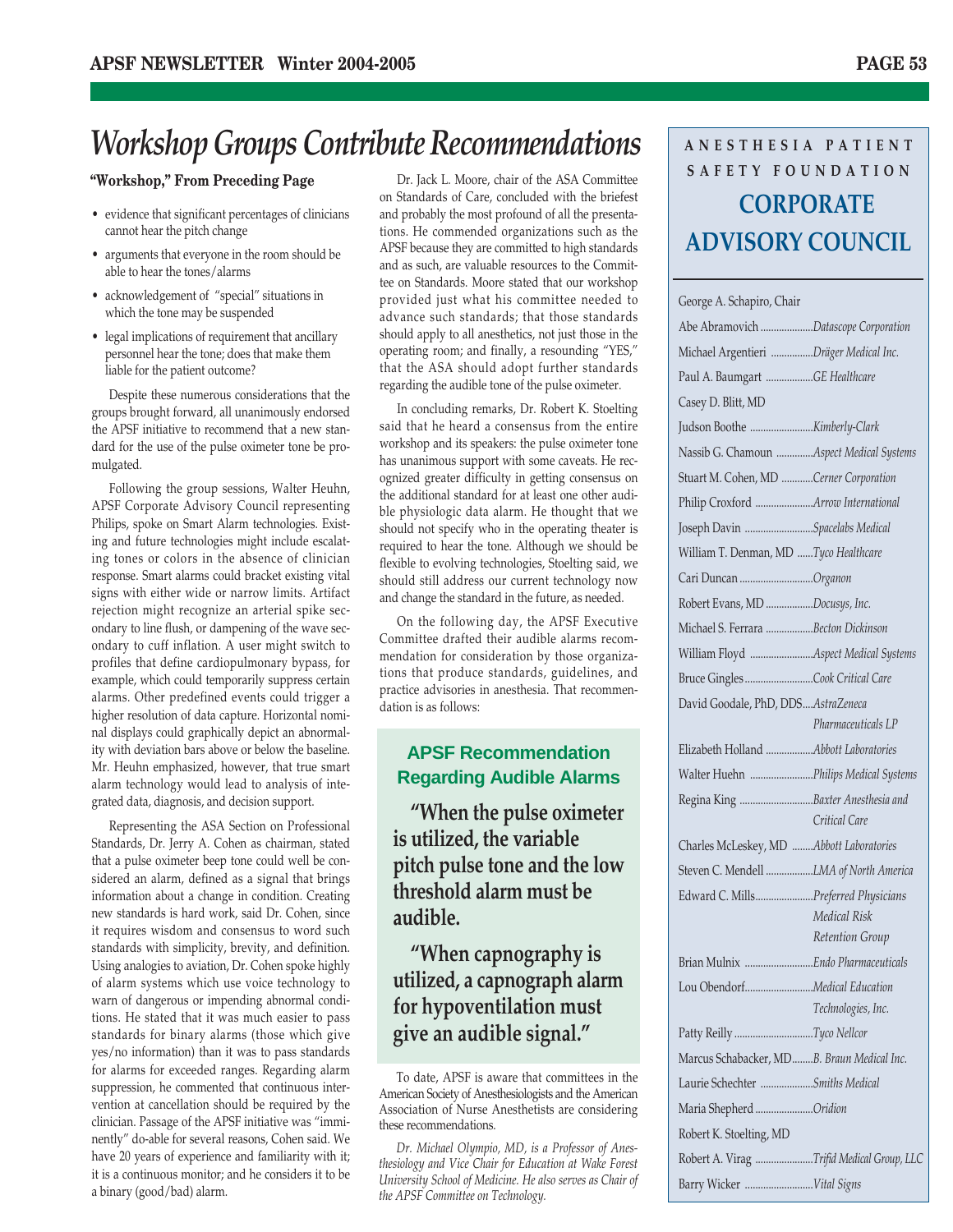## **ANESTHESIA PATIENT SAFETY FOUNDATION (APSF) ANESTHESIA PATIENT SAFETY FOUNDATION (APSF)** GRANT PROGRAM GRANT PROGRAM

### **Guidelines for Grant Applications Scheduled to Begin on January 1, 2006**

The *Anesthesia Patient Safety Foundation (APSF) Grant Program* supports research directed toward enhancing anesthesia **patient safety**. Its major objective is to stimulate studies leading to prevention of mortality and morbidity resulting from anesthesia mishaps.

**NOTE:** The Grand Award limit has been increased to \$75,000 per project. Additionally, there have been changes in areas of designated priority, in requirements for materials, and specific areas of research. For the current funding cycle APSF is placing a specific emphasis on **PATIENT SAFETY EDUCATION.**

To recognize the patriarch of what has become an international model for patient safety, the APSF inaugurated in 2002 the **Ellison C. Pierce, Jr., MD, Research Award**. The APSF Scientific Evaluation Committee will designate one of the funded proposals as the recipient of this honor that carries with it an additional, unrestricted award of \$5,000.

### **PRIORITIES**

### **Highest priority is given to:**

- Studies that address peri-anesthetic problems for relatively healthy patients or
- Studies that are broadly applicable AND that promise improved methods of patient safety with a defined and direct path to implementation into clinical care
- Innovative methods of education and training to improve patient safety.

### **AREAS OF RESEARCH**

#### **Areas of research interest include, but are not limited to:**

- New clinical methods for prevention and/or early diagnosis of mishaps
- Evaluation of new and/or re-evaluation of old technologies for prevention and diagnosis of mishaps
- Identification of predictors of negative patient outcomes, and/or anesthesiologist/anesthetist clinical errors
- Development of innovative methods for the study of low-frequency events
- Measurement of the cost effectiveness of techniques designed to increase patient safety
- Development or testing of educational content to measure, develop, and improve safe delivery of anesthetic care during the perioperative period
- Development, implementation, and validation of educational content or methods of relevance to patient safety (note that both patient and care provider educational projects qualify).

### **SCORING**

### **Studies will be scored on:**

• Soundness and technical merit of proposed research with a clear hypothesis and research plan

- Adequacy of assurances detailing the proposed means for safeguarding human or animal subjects
- Uniqueness of scientific, educational, or technological approach of proposed research
- Applicability of the proposed research and potential for broad healthcare adoption
- Clinical significance of the area of research and likelihood of the studies to produce quantifiable improvements in patient outcome such as increased life-span, physical functionality, or ability to function independently, potential for reductions in procedural risks such as mortality or morbidity, or significant improvements in recovery time.

Priority will be given to topics that do not have other available sources for funding.

Proposals to create patient safety education content or methods that do not include a rigorous evaluation of content validity and/or benefit will be unlikely to attain sufficient priority for funding.

**NOTE:** *Innovative ideas and creativity are strongly encouraged. New applicants are advised to seek guidance from an advisor/mentor skilled in experimental design and preparation of grant applications. Poorly conceived ideas, failure to have a clear hypothesis or research plan, or failure to demonstrate clearly the relationship of the work to patient safety are the most frequent reasons for applications being disapproved or receiving a low priority score.* 

### **BUDGET**

The budget request must not exceed \$75,000. Projects may be for up to 2 years in duration, although a shorter anticipated time to completion is encouraged. APSF funds may not be used for indirect costs (overhead).

### **ELIGIBILITY**

Awards are made to a sponsoring institution, not to individuals or to departments. Any qualified member of a sponsoring institution in the United States or Canada may apply. Only one person may be listed as the principal investigator. All co-investigators, collaborators, and consultants should be listed. Applications will not be accepted from a principal investigator currently funded by the APSF. Reapplications from investigators who were funded by the APSF in previous years, however, will be accepted without prejudice.

Applications that fail to meet these basic criteria will be eliminated from detailed review and returned with only minimal comment. A summary of reviewers' comments and recommendations will be provided to investigators requesting it only for those applications that are given full committee review. Please refer to the Spring 1997 issue of the *Anesthesia Patient Safety Foundation Newsletter* for further advice about applications, or contact the Scientific Evaluation Committee Chairman, Sorin J. Brull, MD, by phone: 386-676-1158, fax: 386-676-9872, or email: sjbrull@cfl.rr.com.

### **AWARDS**

Awards for projects to begin January 1, 2006, will be announced at the meeting of the APSF Board of Directors on October 22, 2005 (2005 ASA Annual Meeting, New Orleans, LA).

**NOTE: No award will be made unless the statement of institutional human or animal studies' committee approval is received prior to October 1, 2005.**

### **PAPERLESS APPLICATIONS**

All applications and accompanying documents, including departmental chair support letter, the Institutional Review Board approval letter, and the applicant's acceptance form, will be accepted in ELECTRONIC form only. Electronic files in Microsoft Word, Microsoft Excel, or Adobe Acrobat PDF format are acceptable for all text, charts, and graphics, and must be uploaded to the APSF website:

http://www.apsf.org/grant/application/applicant.

### **GUIDELINES FOR PREPARATION OF APPLI-CATIONS AND ELIGIBILITY REQUIREMENTS CAN BE OBTAINED FROM THE APSF WEB-SITE: WWW. APSF.ORG.**

**The original application must be submitted electronically to the website and a notification of application must be received by the chairman of the APSF Scientific Evaluation Committee no later than Monday, June 20, 2004:**

**Sorin J. Brull, MD Professor of Anesthesiology Mayo Clinic College of Medicine 4400 San Pablo Rd, JAB-4035 Jacksonville, FL 32224 Tel: 904-296-5688 Email: brull.sorin@Mayo.edu**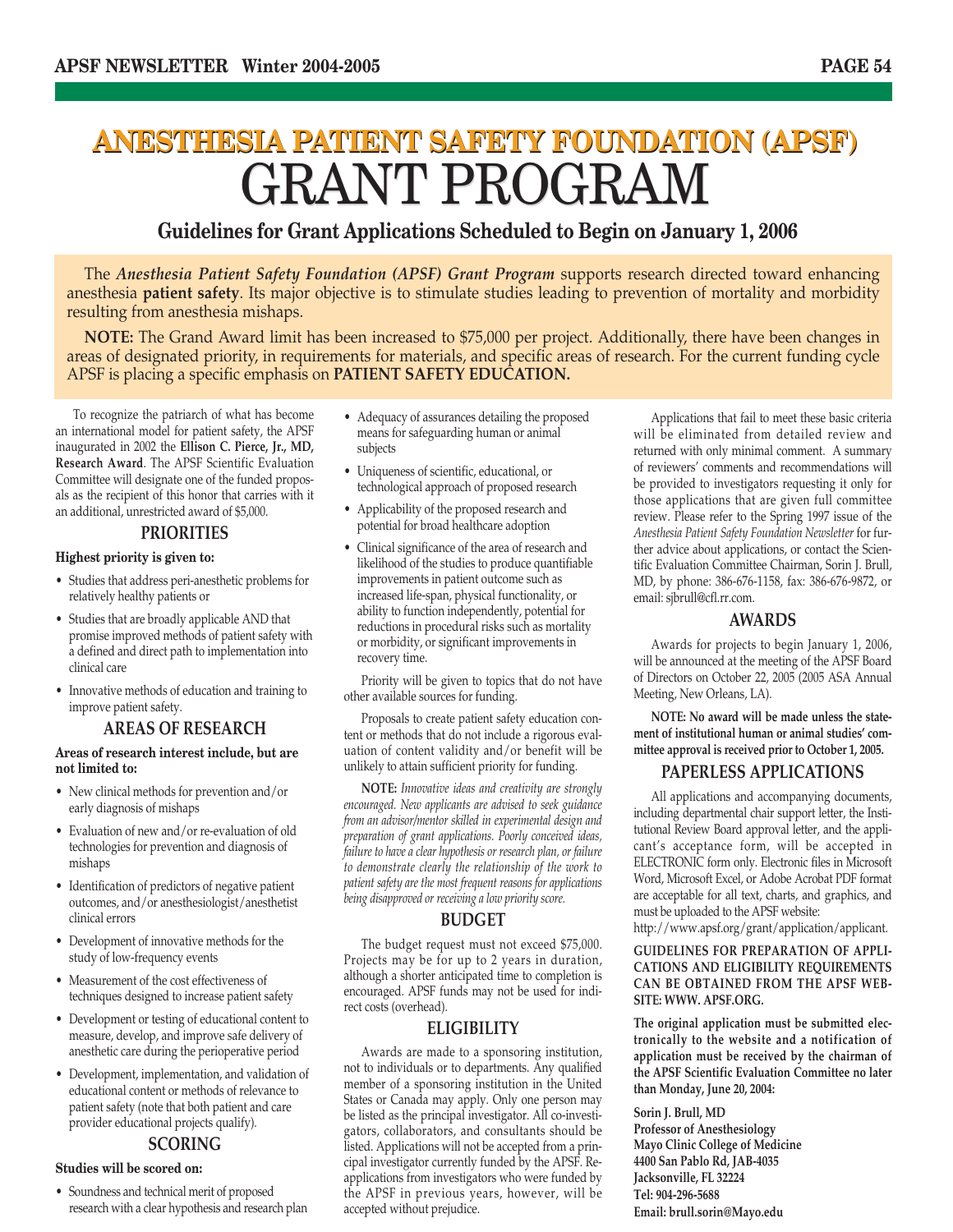

American Medical Foundation Florida Society of Anesthesiologists Indiana Society of Anesthesiologists Robert K. Stoelting, MD

### **Sustaining Sponsor (\$2,000 to \$4,999)**

Academy of Anesthesiology Alabama Society of Anesthesiologists Anesthesia Associates of Massachusetts Anesthesia Consultants Anesthesia Resources Management Anesthesia Service Medical Group Arizona Society of Anesthesiologists Nassib G. Chamoun Georgia Society of Anesthesiologists Indianapolis Society of Anesthesiologists Iowa Society of Anesthesiologists Massachusetts Society of Anesthesiologists Michigan Society of Anesthesiologists Minnesota Society of Anesthesiologists Ohio Society of Anesthesiologists Old Pueblo Anesthesia Group Pennsylvania Society of Anesthesiologists Society of Cardiovascular Anesthesiologists Wisconsin Society of Anesthesiologists

#### **Contributing Sponsor (\$750 to \$1,999)** Affiliated Anesthesiologists, Inc.

J. Jeffrey Andrews, MD Anesthesia Associates of Columbus Anesthesia Associates of Northwest Dayton, Inc. Anesthesia Services of Birmingham Anesthesia Service of Eugene, PC Arkansas Society of Anesthesiologists Asheville Anesthesia Group

Illinois Society of Anesthesiologists Kentucky Society of Anesthesiologists Edward R. Molina-Lamas, MD Maryland Society of Anesthesiologists Members of the Academy of Anesthesiology Michiana Anesthesia Group Missouri Society of Anesthesiologists Robert C. Morell, MD Nebraska Society of Anesthesiologists John B. Neeld, MD Nevada Society of Anesthesiologists New Jersey State Society of Anesthesiologists New Mexico Anesthesia Consultants Neshan Ohanian, MD Oklahoma Society of Anesthesiologists Oregon Society of Anesthesiologists Physician Anesthesia Service Ellison C. Pierce, Jr., MD Pittsburgh Anesthesia Associates Society of Academic Anesthesia Chairs Society for Ambulatory Anesthesia Society of Neurosurgical Anesthesia & Critical Care Society for Pediatric Anesthesia South Carolina Society of Anesthesiologists South Dakota Society of Anesthesiologists Spectrum Medical Group Tennessee Society of Anesthesiologists Texas Society of Anesthesiologists Washington State Society of Anesthesiologists West Jersey Anesthesia Associates, PA

**Sponsor (up to \$749)** Anesthesia Associates of Boise Anesthesia Associates of St. Cloud

John C. Chatelain, MD CHMC Anesthesia Foundation Melvin A. Cohen, MD Stuart M. Cohen, MD Colorado Society of Anesthesiologists Commonwealth Anesthesia Associates W. Keith Conerly, CRNA Paula A. Craigo, MD Deborah Dlugose, CRNA Norig Ellison, MD Barry J. Friedberg, MD Georgia Anesthesia Associates Barry M. Glazer, MD Griffin Anesthesia Associates Jonathan Griswold, MD Peter Hendricks, MD James S. Hicks, MD Dr and Mrs Glen E. Holley Victor J. Hough Idaho Society of Anesthesiologists Independence Anesthesia, Inc Sharon Rose Johnson Robert E. Johnstone, MD Jennifer C. Kaltwasser, MD Daniel J. Klemmedson, DDS, MD Kansas Society of Anesthesiologists Scott D. Kelley, MD Susan Mary Lawlor, CRNA Steven S. Lipman, MD Roger W. Litwiller, MD Maine Society of Anesthesiologists Thomas T. McGranahan, MD Medical Anesthesiology Consultants Corporation

New Hampshire Society of Anesthesiologists Denise O'Brien, RN Jill Oftebro, CRNA PAR Management, LLC Physician Specialists in Anesthesia Richard C. Prielipp, MD Debra D. Pulley, MD Rhode Island Society of Anesthesiologists Society for Technology in Anesthesia Southern Tier Anesthesiologists, PC Sally T. Trombly, RN, JD University of Maryland Anesthesiology Associates Vermont Society of Anesthesiologists Virginia Society of Anesthesiologists Drs. Mary Ann and Mark A. Warner, MD Matthew B. Weinger, MD West Virginia Society of Anesthesiologists Dr and Mrs Wetchler, MD Lawrence Wobbrock, JD Waterville Anesthesia Associates West River Anesthesiology Consultants Woodland Anesthesia Associates **In Memoriam**

- In memory of Normand MacDonald Bremmer, MD (Texas Society of Anesthesiologists)
- In memory of Charles L. Maimbourg, MD (Texas Society of Anesthesiologists)
- In memory of Robert A. Sandoval, MD (Texas Society of Anesthesiologists)
- In memory of Morton V. Sinclair (Russell S. Peterson, MD)
- In memory of Margie Frola, CRNA (Sharon R. Johnson, MD)

*Note: Donations are always welcome. Send to APSF; c/o 520 N. Northwest Highway, Park Ridge, IL 60068-2573 (Donor list current through December 14, 2004)*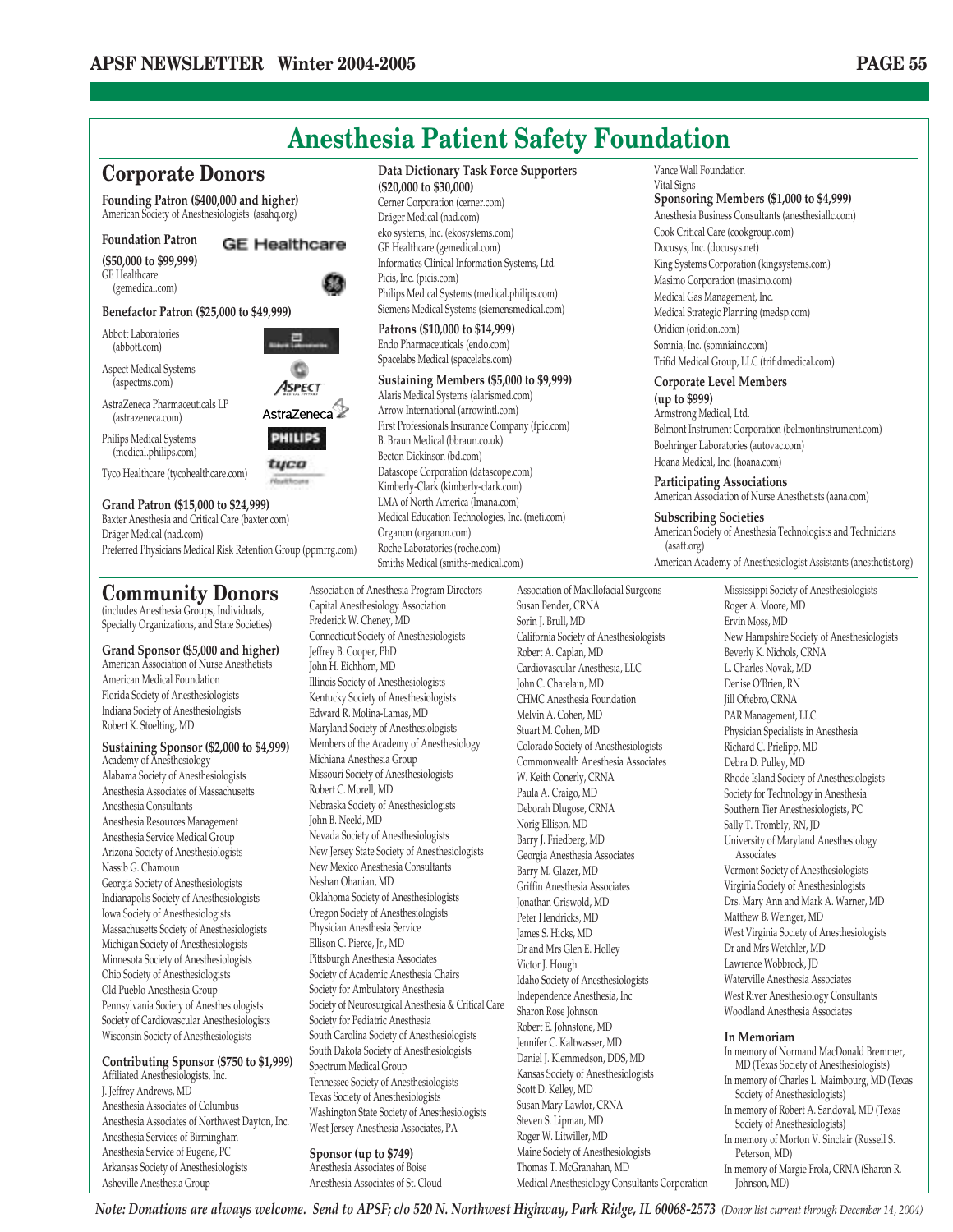### **Anesthesia Patient Safety Foundation Officers, Directors, and Committees, 2005**

### **Executive Committee (Officers)**

Robert K. Stoelting, MD *APSF President* Indianapolis, IN

Jeffrey B. Cooper, PhD *APSF Executive Vice President* Massachusetts General Hospital Boston, MA

George A. Schapiro *APSF Executive Vice President* Hillsborough, CA

Burton A. Dole, Jr. *APSF Vice President* Pauma Valley, CA

David M. Gaba, MD *APSF Secretary* Stanford University Palo Alto, CA

Casey D. Blitt, MD *APSF Treasurer* Tucson, AZ

### **Executive Committee (Members at Large)**

Robert A. Caplan, MD Virginia Mason Medical Center Seattle, WA Nassib G. Chamoun

Aspect Medical Systems Newton, MA

### **Board of Directors**

James F. Arens, MD MD Anderson Cancer Center Houston, TX Michael Argentieri

Dräger Medical Telford, PA Paul A. Baumgart

GE Healthcare Madison, WI

Casey D. Blitt, MD

Sorin J. Brull, MD Jacksonville, FL

Robert A. Caplan, MD

Peter B. Carstensen, PhD FDA Rockville, MD

Nassib G. Chamoun Frederick W. Cheney, Jr., MD University of Washington Seattle, WA

Joan M. Christie, MD University of South Florida Tampa, FL

Jeffrey B. Cooper, PhD William T. Denman, MD Tyco Healthcare

Boston, MA Burton A. Dole, Jr. Jan Ehrenwerth, MD

Yale University New Haven, CT

Norig Ellison, MD University of Pennsylvania Ardmore, PA David M. Gaba, MD

Alexander A. Hannenberg, MD Newton-Wellesley Hospital Newton, MA Walter Huehn

Philips Medical Systems Germany R. Scott Jones, MD

University of Virginia Charlottesville, VA

Rodney C. Lester, PhD, CRNA Houston, TX Loreen Mershimer Abbott Laboratories

Abbott Park, IL Edward C. Mills Preferred Physicians Medical Risk Retention Group

Mission, KS Terri G. Monk, MD Duke University

Durham, NC Robert C. Morell, MD Niceville, FL

Ervin Moss, MD New Jersey State Society of Anesthesiologists Verona, NJ

Denise O'Brien, MSN, RN ASPAN Ypsilanti, MI

John M. O'Donnell, CRNA University of Pittsburgh Pittsburgh, PA

Susan L. Polk, MD University of Chicago Evanston, IL

Richard C. Prielipp, MD, FCCM Wake Forest University Winston-Salem, NC

Frederick A. Robertson, MD Mequon, WI Keith J. Ruskin, MD

Yale University New Haven, CT

George A. Schapiro

Robert K. Stoelting, MD Raul A. Trillo, MD Baxter Anesthesia and Critical Care

New Providence, NJ Sally T. Trombly, RN, JD Dartmouth-Hitchcock Medical Center Lebanon, NH

Rebecca S. Twersky, MD Lawrence, NY

Robert A. Virag Trifid Medical Group, LLC Chesterfield, MO

Mark A. Warner, MD Mayo Clinic Rochester, MN Matthew B. Weinger, MD Vanderbilt University Nashville, TN Robert Wise, MD

JCAHO Oakbrook Terrace, IL *APSF Committees:* **Newsletter Editorial Board**

Robert C. Morell, MD, Editor Addie Larimore, Editorial

Assistant Sorin J. Brull, MD

Joan M. Christie, MD

Jan Ehrenwerth, MD

John H. Eichhorn, MD

Regina King Baxter Anesthesia and Critical Care

Lori A. Lee, MD University of Washington

Rodney C. Lester, PhD, CRNA

Glenn S. Murphy, MD

Denise O'Brien, MSN, RN

Karen L. Posner, PhD University of Washington

Keith J. Ruskin, MD

Wilson Somerville, PhD Wake Forest University

Jeffery S. Vender, MD Evanston, IL

### **Committee on Education and Training**

Richard C. Prielipp, MD, Chair Kenneth J. Abrams, MD Montville, NJ Joan M. Christie, MD Alan M. Harvey, MD Springfield, MA Timothy N. Harwood, MD Winston-Salem, NC Jeana E. Havidich, MD Charleston, SC R. Scott Jones, MD Charlottesville, VA Deborah Lawson, AA Solon, OH Samsun (Sem) Lampotang, PhD Gainesville, FL Thomas J. Mancuso, MD Atlanta, GA Susan L. Polk, M.D Keith J. Ruskin, MD Arthur J.C. Schneider, MD Hershey, PA Michael Smith, MD Cleveland, OH N. Ty Smith, MD San Diego, CA Matthew B. Weinger, MD David Wharton, RN Ada, OK

#### **Committee on Scientific Evaluation**

Sorin J. Brull, MD, Chair Karen L. Posner, PhD, Vice-Chair Peter J. Davis, MD Children's Hospital of

Pittsburgh

Jan Ehrenwerth, MD David B. Goodale, PhD, DDS

Jeana E. Havidich, MD Medical University of South Carolina

Alfred Lupien, PhD, CRNA Medical College of Georgia

Christopher O'Connor, MD Rush Medical College

David Paulus, MD University of Florida, Gainesville

Richard C. Prielipp, MD

Ira Rampill, MD State University of New York

Karen J. Souter, MB University of Washington

Sally T. Trombly, RN, JD

Robert A. Virag

Matthew B. Weinger, MD

### **Committee on Technology**

Michael A. Olympio, MD, Chair Winston-Salem, NC Abe Abramovich Datascope Corporation Nassib G. Chamoun Michael P. Dosch, CRNA, MS Pontiac, MI James D. Eisenkraft, MD New York, NY Patrick Foster, MD Hershey, PA Julian M. Goldman, MD Boston, MA Bill Jonnalee, CertAT Lebanon, NH Siegfried Kastle Philips Medical Systems Richard Lenardon Dräger Medical Michael Mitton, CRNA GE Healthcare Ervin Moss, MD Francis R. Narbone, CRNA Chicago, IL John M. O'Donnell, CRNA Kenneth C. Plitt, CRNA Newton, MA Bonnie Reinke GE Healthcare Frederick A. Robertson, MD Milwaukee, WI

Chet I. Wyman, MD Baltimore, MD

### **Corporate Advisory Council**

George A. Schapiro, Chair Abe Abramovich Datascope Corporation Michael Argentieri Dräger Medical Inc. Paul A. Baumgart GE Healthcare Casey D. Blitt, MD Judson Boothe Kimberly-Clark Nassib G. Chamoun Aspect Medical Systems Stuart M. Cohen, MD Cerner Corporation Philip Croxford Arrow International Joseph Davin Spacelabs Medical William T. Denman, MD Tyco Healthcare Cari Duncan Organon Robert Evans, MD Docusys, Inc. Michael S. Ferrara Becton Dickinson William Floyd Aspect Medical Systems Bruce Gingles Cook Critical Care David Goodale, PhD, DDS AstraZeneca Pharmaceuticals LP Elizabeth Holland Abbott Laboratories Walter Huehn Philips Medical Systems Regina King Baxter Anesthesia and Critical Care Charles McLeskey, MD Abbott Laboratories Steven C. Mendell LMA of North America Edward C. Mills Preferred Physicians Medical Risk Retention Group Brian Mulnix Endo Pharmaceuticals Lou Obendorf Medical Education Technologies, Inc. Patty Reilly Tyco Nellcor Marcus Schabacker, MD B. Braun Medical Laurie Schechter Smiths Medical Maria Shepherd **Oridion** Robert K. Stoelting, MD Robert A. Virag Trifid Medical Group, LLC Barry Wicker

Vital Signs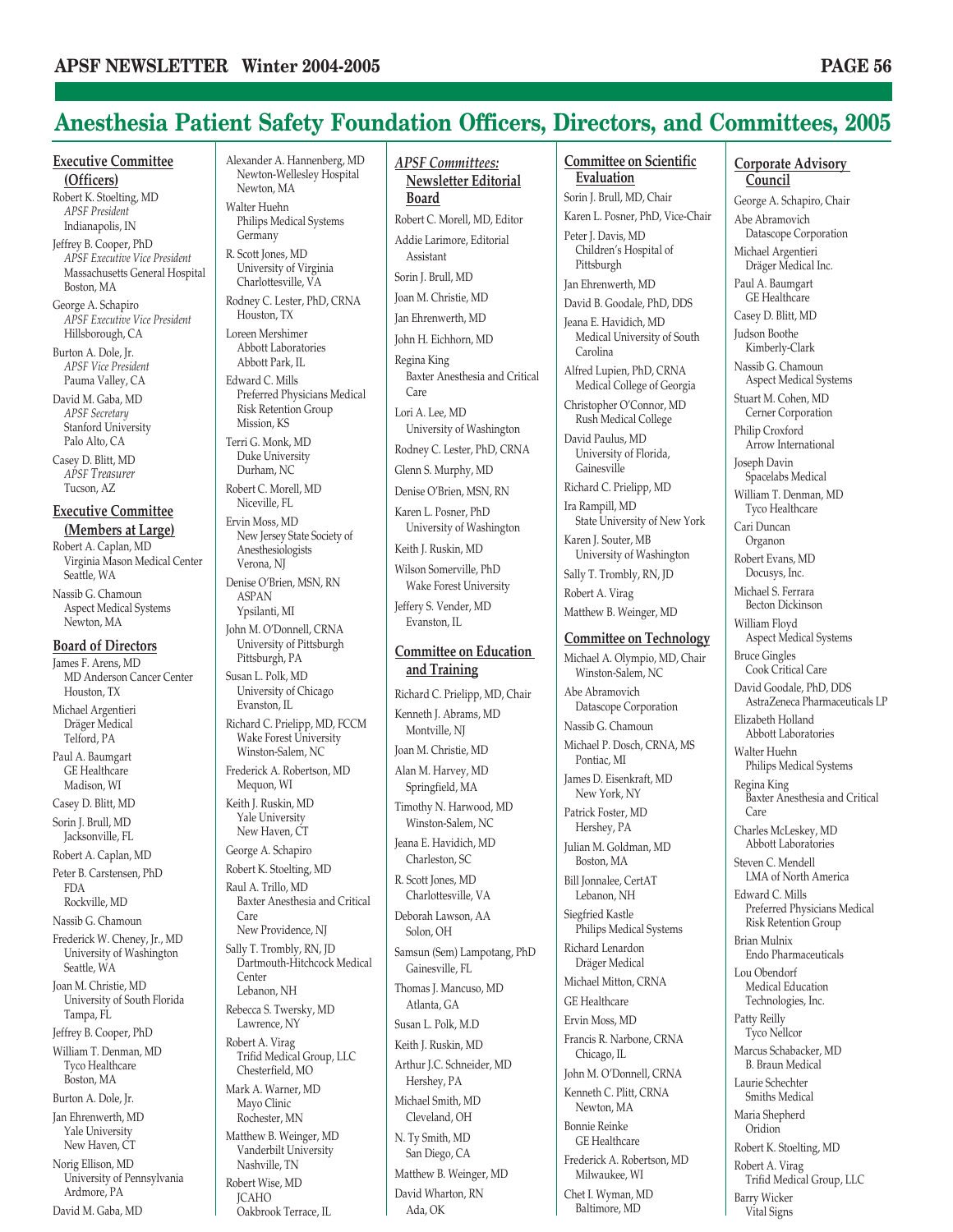### **Medical Error Prevention Exhibit Earns E.C. Pierce, Jr., MD, Award**

The recipient of the **2004 E.C. Pierce, Jr., MD, Award for the Best Scientific Exhibit,** at the 2004 ASA meeting, is Susanne Shamsolkottabi, MD, for her exhibit "Medication Error Prevention."

This exhibit consisted of a wonderful and well researched presentation describing the prevalence of medication errors, summarizing studies reporting these errors, picturing vials and ampules that are commonly involved in errors of types of drugs and concentrations of the same drugs. The presentation concluded with several solutions including system-based approaches to these frequently reported errors. There were also vials and ampules present on the exhibit to illustrate the similarities in packaging of very different drugs as well as different concentrations of the same drug, and to demonstrate how easy it might be to pick up and administer the wrong one. The authors are planning to make a CD of this presentation.



*2004 E.C. Pierce, Jr., MD, Award Recipient Dr. Shamsolkottabi is pictured with committee members Susan L. Polk, MD, MSEd; R. Scott Jones, MD; Deborah Lawson, and Alan M. Harvey, MD, MBA (left to right), as her award is presented.*

# **Obstetric Claims Summarized Over Time**

### **"Obstetrics," From Page 49**

of substandard care, but also of emotional vindication."3,4 Alternatively, most non-obstetric patients having surgery expect some discomfort and appear to be more aware of the risks of their procedure. Improved obstetric patient education before labor and delivery and increased physician-patient communication, and interpersonal support after the delivery may reduce claims for minor injuries.

### **Summary**

Over the last 3 decades, the proportion of claims for death has decreased and the proportion for nerve injury has increased in both obstetric and non-obstetric claims. The proportions of claims for death, brain damage, and aspiration pneumonitis were lower in obstetric claims, and the proportion of claims for minor complications (headache, backache and emotional distress) was increased in obstetric claims. Changes in anesthesia techniques, differences in patient fitness, or improvements in patient safety may account for these findings. However, due to the lack of denominator data, a decrease in the proportion of claims for death and serious injuries may also reflect an increase in the proportion of claims for less serious injuries. In addition, changing medico-legal strategies may contribute to these findings.

In all areas of anesthesia it is imperative that patients have realistic expectations and a full understanding of the potential major and minor complications associated with their procedure. A visit to the preanesthesia clinic for evaluation and education, together with further discussion **Table 1: Most Common Complications – Obstetric vs. Non-Obstetric Trends Over Time**

|                           | <b>1970s</b>                      |                          | <b>1990s</b>                         |                                    |
|---------------------------|-----------------------------------|--------------------------|--------------------------------------|------------------------------------|
|                           | <b>Obstetric Claims</b><br>$n=94$ | Non-Obstetric<br>$n=573$ | <b>Obstetric Claims</b><br>$n = 310$ | <b>Non-Obstetric</b><br>$n = 2405$ |
| Maternal death            | 28 (30%)*, †                      | $246 (43\%)^*$ , †       | $38(12\%)^*$ , †                     | 563 (23%)*, †                      |
| Maternal brain damage     | $9(10\%)$                         | 93 (16%)*                | 18 (6%) <sup>+</sup>                 | 254 (11%)*, †                      |
| Nerve damage              | 10 (11%)*                         | 88 (15%)*                | 61 (20%)*                            | 512 (21%)*                         |
| Headache                  | 11 (12%) <sup>+</sup>             | $4(1%)$ †                | 44 (14%) <sup>†</sup>                | 57 (2%) <sup>+</sup>               |
| Back pain                 | $3(3%)^*$                         | 3(1%)                    | $31 (10\%)^*$ . †                    | 57 (2%) <sup>+</sup>               |
| Aspiration pneumonitis    | $8(9%)^*$                         | 11(2%)                   | $4(1\%)^*$ , †                       | 68 (3%) <sup>+</sup>               |
| Emotional distress/fright | 6(6%)                             | 10(2%)                   | 26 (8%) <sup>+</sup>                 | $99(4%)$ †                         |

\* p<0.05 1990s compared to 1970s within group (Obstetric or Non-Obstetric)

† p<0.05 Obstetric vs. non-obstetric within time period

Note: Newborn complications not shown.

between the anesthesiologist and patient on the day of surgery, aids this process. Postoperative visits often pick up the more minor complications, allowing the patient to be counseled and allowing followup to be arranged as necessary. Extending this approach to the obstetric patient may reduce anesthesia liability associated with providing anesthesia for labor and delivery. A team approach between obstetricians, anesthesiologists, and nurses, with good interpersonal communication, improves the patient's confidence and may make a claim less likely for an unexpected outcome.

*Ms. Davies is an Assistant Professor of Anesthesiology at the University of Washington in Seattle.*

#### **References**

- 1. Sheiner E, Levy A, Menes T, et al. Maternal obesity as an independent risk factor for caesarean delivery. *Paediatr Perinat Epidemiol* 2004;18:196-201.
- 2. Chadwick HS, Posner K, Caplan RA, et al. A comparison of obstetric and nonobstetric anesthesia malpractice claims. *Anesthesiology* 1991;74:242-9.
- 3. Meyers AR. 'Lumping it': The hidden denominator of the medical malpractice crisis. *Am J Public Health* 1987;77:1544-8.
- 4. Hickson GB, Clayton EW, Githens PB, Sloan FA. Factors that prompted families to file medical malpractice claims following perinatal injuries. *JAMA* 1992;267:1359-63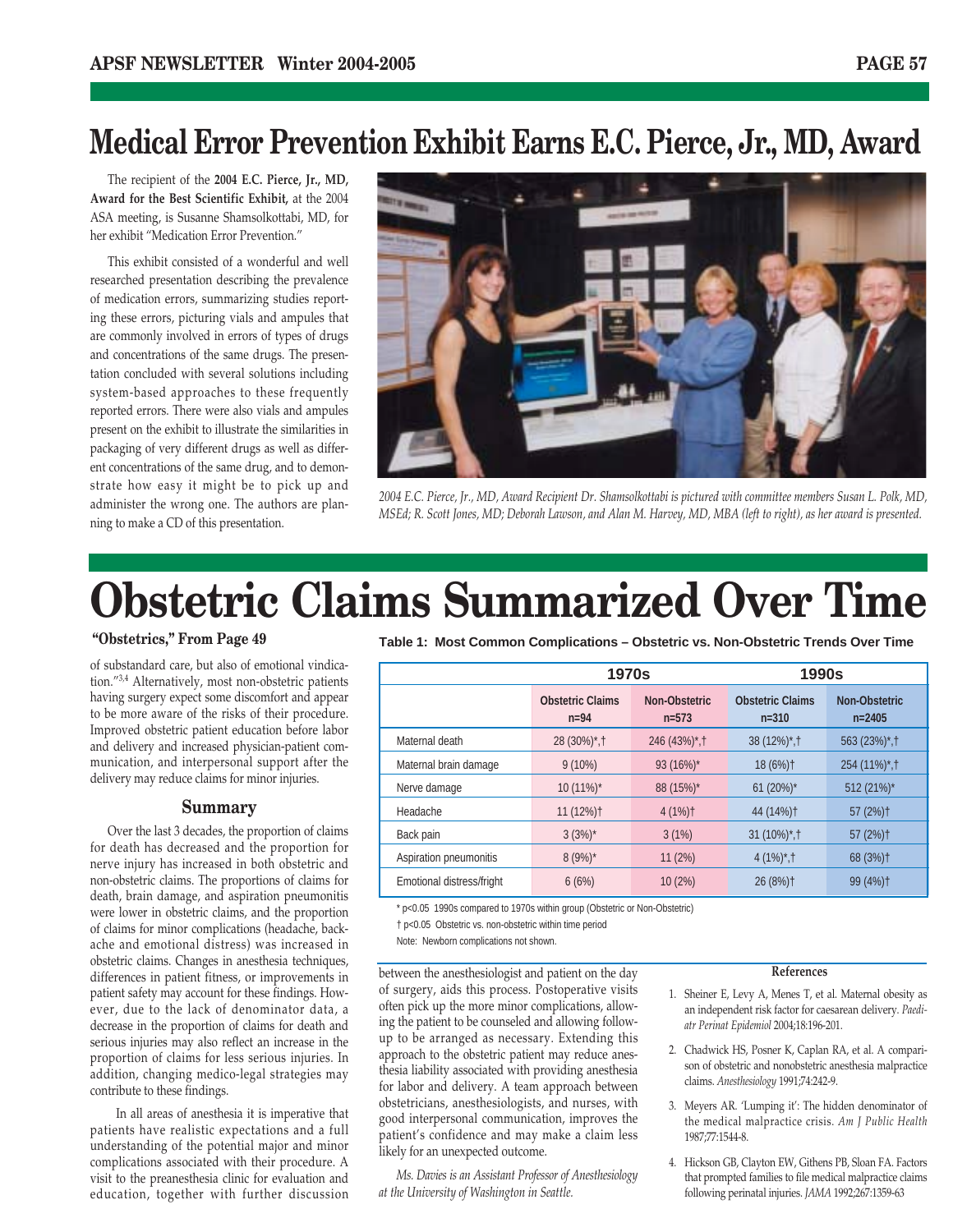### **Letters to the Editor:**

### **Surgeon's Experience is Part of Broader Problem**

### **To the Editor:**

I am heartsick about the surgeon's perioperative experience recounted in the summer 2004 issue of the *APSF Newsletter*. I take him at his word that he considers anesthesia a team member, a colleague, and that he did not receive a true consultant's expertise.

Unfortunately, the vast majority of surgeons want what I call "Nike Anesthesia"—Just Do It. They don't want to find out that the patient has trepidation and may be better off rescheduling for another day. Surgeons don't want to find out the their patient is a previously undiagnosed hypertensive or diabetic. Many surgeons do not do even vital signs in their offices before scheduling surgeries. I recall 1 surgeon arguing with me about an undiagnosed hypertensive with a diastolic of 140, rechecked multiple times, who was coming in for a knee scope. Another incident involved a middleaged woman coming for blepharoplasty, who was clearly having angina and a left strain pattern on the EKG. When I stated I would cancel the case, the nurse administrator asked why we couldn't do the case under straight local. When the surgeon arrived, he thanked me and transferred the patient who underwent PTCA within hours. The administrator is always standing right behind the surgeon—more cases equal more billings. Meanwhile, anesthesia risk is increasing, production pressure is unbearable, and the system cannot continue this way.

We have only to look as far as Selye and the Yerkes-Dodson curve to know that we are on the path to destruction. The productivity levels business has enjoyed over the past 4 years are simply not sustainable. Now business is complaining about worker's compensation claims. Business blames the doctors, the ambulatory surgery centers, and the implant manufacturers, but they do not take a look inward at the stresses the workers are under. ACCI-DENTS ARE A STRESS-RELATED DISEASE. Whether those accidents are as (thankfully) mild as a lack of common courtesy and consultation in this case, or as egregious as delivering a fatal dose of the wrong drug—accidents kill and maim every day. What we pay for in controlling hours worked and and in more flexible scheduling, along with surgeons abandoning the "Captain of the Ship" mentality, we will more than pay for in lower unemployment and higher morale—leading to fewer sick days and fewer accidents.

# **Surgeon's Experience Is Not An Isolated Case**

### **To the Editor:**

I noted with great interest the letter from the anonymous surgeon/patient about his poor experience with "anesthesia providers" and his appeal for "professionalism." I wish this were an isolated case. I know from years of both academic and private practice that it is not.

I have spent roughly half of my career in academic medicine, most recently in one of the premier anesthesia departments in the United States, at least as such things are judged. Usually academic ranking is centered on academic performance goals (grants, publications, residency pool, and so forth). Medical centers grade themselves, at least until recently, on aggregate patient outcomes. Only recently have "customer service" concepts been championed at large, prestigious university medical centers. My colleagues, brilliant men and women with an in-depth knowledge of the science of medicine and impressive academic resumés, are justifiably proud of the professional standing. However, they often act like the Rodney Dangerfield of medicine, complaining ad nauseam that they don't get the professional respect they deserve from patients and fellow physicians, especially surgeons. The letter from a colleague/patient explains, better than any words of mine, why this is something we frequently invite upon ourselves.

During the half of my career spent in small community hospitals, I have had the chance and the will to be an actively participating member of my hospital medical staff, the community it serves, the emergency medical system that provides urgent access to healthcare, and the process of evaluating every patient that presents for anesthesia care. I learned early (from some folks in academic practice--physicians and nurses alike) that the only person having "routine" anesthesia is me. Every patient, even our surgeon/author, is appropriately concerned about his or her welfare and wants us to demonstrate through words and actions that we are as well. Quite aside from the obvious fact that a cursory review of other people's assessment is not a safe practice, it smacks of casual disregard for the feelings of the person under our care. I cannot tell you the number of times an interview of substance (total time 10 minutes or less) reveals new information not obtained by anyone up to that point or casts important new light on available information. That chest pain diagnosis of reflux might seem inconsistent with lack of relief by acid inhibitors and occurs mostly with exertion described by the patient. Perhaps I'll consider a beta-blocker preoperatively. You get the idea.

We, as practitioners of medicine, can complain at every opportunity, change our description of ourselves (i.e., the whole "perioperative medicine" thing), and insist that others recognize and yield to our superior training. Until such time as we as individuals consistently comport ourselves as physicians, acquiring information directly through history and physical examination where indicated and caring for, not just taking care of, our patients, those efforts will be so much smoke in the wind. Technology is an important aid to medical practice and anesthesia in particular, but it is the "laying on of hands" and the demonstration of concern and compassion that define the art and profession of medicine. Respect is earned, not applied for.

*Michael W. Russell, MD Nags Head, NC*



### **Reader Calls For Professionalism**

### **To the Editor:**

After reading the letter concerning the surgeon patient I felt like I would have PONV for him. That was a case of non-professionalism. I know that we are all short on time, but I always introduce myself as the anesthesiologist and ask if there are any questions before explaining the type of anesthetic to be used. The whole scenario was poor perioperative care.

Whenever I have a colleague as a patient, I try to do the case myself, just out of courtesy, but if I am unable to do it personally, I ask one of our senior residents to do the case.

My wife (also a physician) had a similar experience at one of the local hospitals, but the anesthesiologist came by to mention his name once. I had surgery 3 weeks ago at our hospital, and one of my colleagues put in the block and stayed with me for the entire case. It was truly great to have him present.

I would like to think that we are all professionals and not just technicians.

*Joseph L. Skibba, MD, PhD Albuquerque, NM*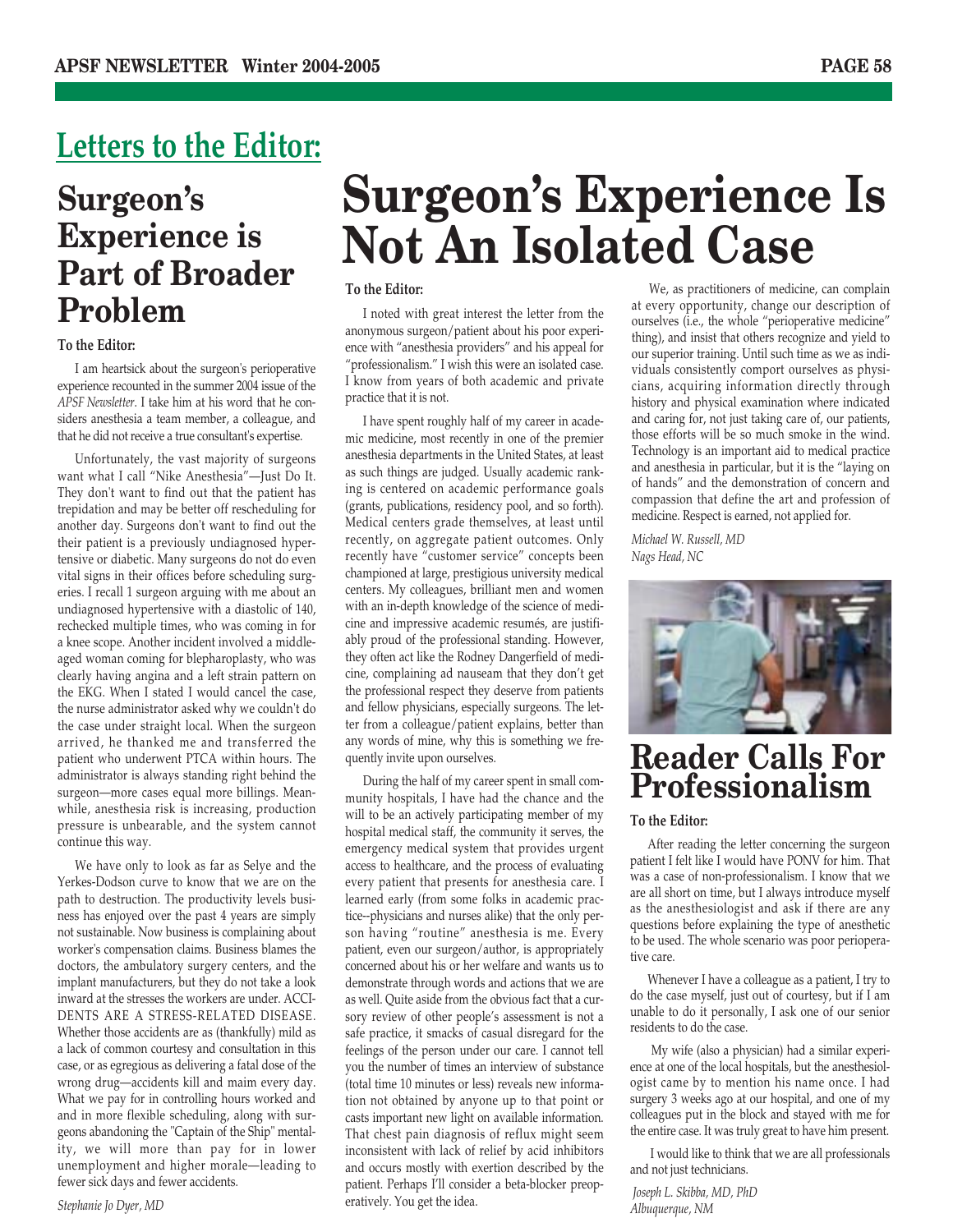### **Perception May Be Problem Separate From Vigilance Letters to the Editor:**

### **To the Editor:**

Regarding the article "Reading in the OR" in the Fall 2004 issue, have the authors considered that, under appropriate circumstances, reading might actually improve vigilance in the OR? In my opinion, and in my experience, reading can actually function as a means to keep one's mind alert during periods of mental hypo-activity.

Eschewing outside stimuli, such as music, conversation, reading, and so on, may seem at first glance to be the most rigorous and admirable way to maintain vigilance, but is that really the case? We all know that there are periods during the anesthesiologist's day when his or her mental capacity is not being fully utilized. The mind *will* occupy itself one way or the other: I would submit that daydreaming might be a greater hazard than other activities that actually encourage a more alert mental status.

Of course, it is incumbent on the practitioner who chooses to read, converse, check e-mail, or whatever in the OR to honestly assess his own level of vigilance during these activities. Perhaps one physician will find himself too distracted by certain kinds of music, another by a specific kind of reading (novels, for example), or another by engaging in political debate in the OR, while another will find that he loses track of time and lessens his vigilance if he does not engage in some additional mental activity while providing anesthesia care.

In each case, we must currently rely on the practitioner's self-assessment. Perhaps, rather than condemning certain activities out of hand, a better approach might be to devise a method for individual physicians to better assess their own mental capacity for vigilance during a variety of activities and in a variety of situations. I think this would be quite difficult, but it's worth considering.

The public relations aspect is a completely separate issue, in my opinion, and admittedly a significant one. But is it helpful when observers who "feel" that patient safety is compromised by reading in the OR publicly condemn the practice despite any evidence in support of their view? It's interesting that those who denounce OR reading are often engaged in the academic practice of anesthesia. Although they certainly have as much right to their opinion as anyone, in the absence of data I would give more credence to the intuition of those who have years of experience, day in and day out, providing safe, solo, hands-on anesthesia care to their patients.

### **APSF Executive Committee Invites Collaboration**

From time to time the Anesthesia Patient Safety Foundation reconfirms its commitment of working with all who devote their energies to making anesthesia as safe as humanly possible. Thus, the Foundation invites collaboration from all who administer anesthesia, and all who provide the settings in which anesthesia is practiced, all individuals and all organizations who, through their work, affect the safety of patients receiving anesthesia. All will find us eager to listen to their suggestions and to work with them toward the common goal of safe anesthesia for all patients.

### *Varied Stimulus May Combat Boredom, Increase Awareness*

### **To the Editor:**

From the vantage point of the sharp end of the anesthetic care needle, the recent opinion letter from Drs. Monk and Giesecke generates a number of thoughts. Whatever the formal title, the person who lives within an arms length of an anesthesia machine usually spends 50% or more of his or her waking hours planted in a chair trying to create and maintain physiologic boredom. However, once this state has been achieved, this person must then deal with the very real, but underappreciated, stress of remaining vigilant despite little or no stimulus.

This is, with a quality anesthetic, akin to monitoring the curing of (admittedly precious) concrete. Music, conversation, moving about, and brief reading interludes all serve to energize the senses, and in fact I would submit increase, rather than decrease, situational awareness by prompting a rescan of the data, rather than just staring at the colored numbers. However, while I am not swayed by the ethical resource of Bill Clinton, I realize that my view may not carry the day. If that is the case, realize that the reading time left at days' end is precious, priorities must be set, and some items, such as this very newsletter, may not make the cut.

*C.F. Ward, MD San Diego, CA*

> *Improved APSF website:* **www.apsf.org**

### **Reader Applauds Attention to Fatigue**

### **To the Editor:**

Bravo to Dr. Ellis for his remarks regarding fatigue and long work hours in the Fall 2004 issue. Now one even has to make sure that a resident is not too tired to drive. Is this being done in other critical occupations? How much sleep does the President get before sending our troops into combat?

In my practice we are off the day after taking call; many practices that I am familiar with function in this fashion.

It always bothered me that surgeons could start long, elective cases late at night or work during the night, only to continue with their elective schedule the next day.

Unfortunately, many of the important changes to health care cannot occur because of lack of funding. When we do make a change it is at the discretion of JCAHO, and it often lasts for the duration of the inspection.

*Steven Ginsberg, MD Bridgewater, NJ*



### **EDITOR'S NOTE:**

**Stay tuned for an upcoming Special Issue of the** *APSF Newsletter*  **addressing issues of fatigue, human performance, and patient safety with guest editor Steve Howard, MD.**

*Bryan Bohman, MD Palo Alto, CA*